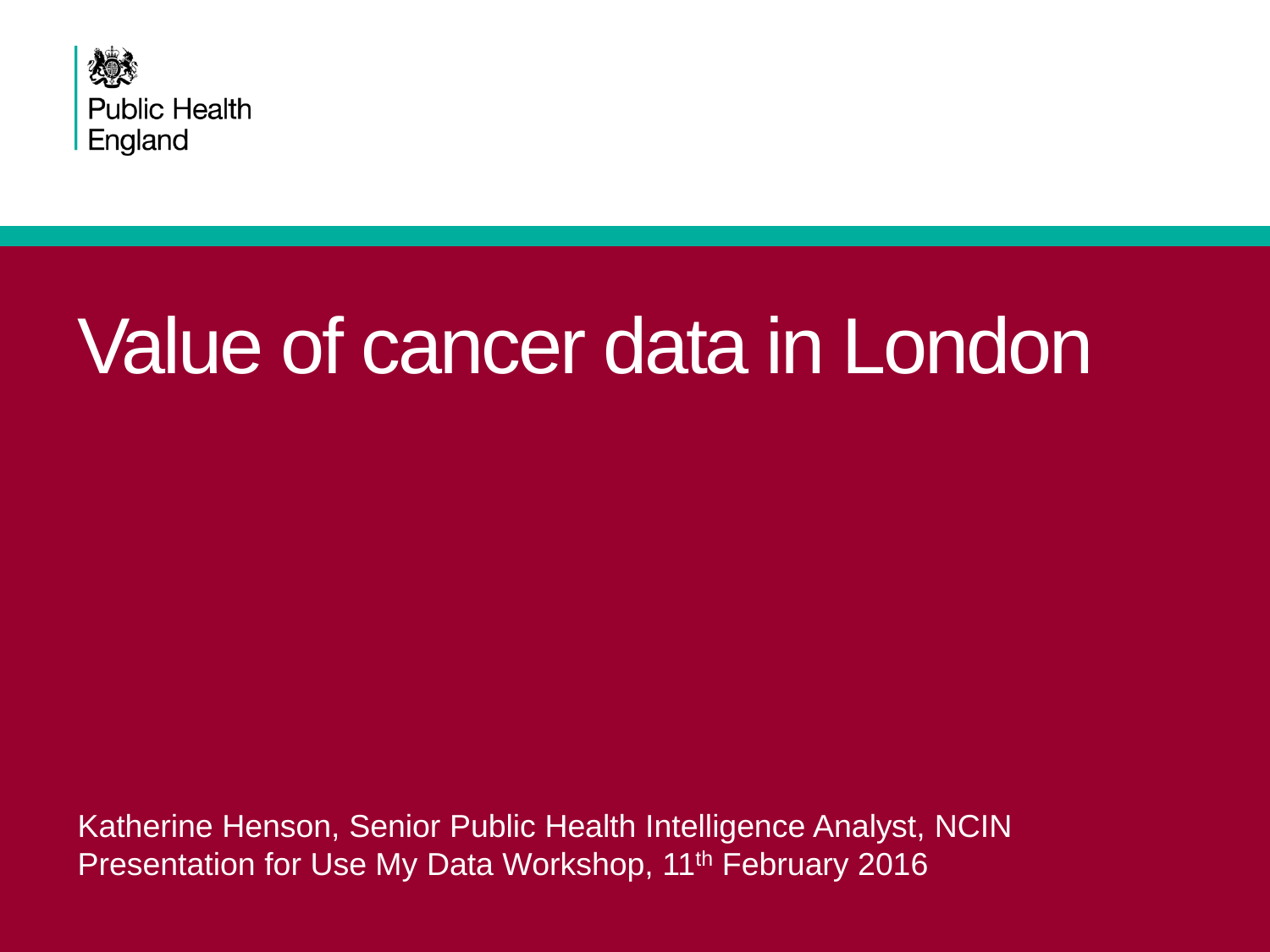### Why is cancer data important? **Public Health** England

- Understand how many people are affected by cancer
- Provides evidence to support development of patient pathways
- Identifies variations and inequalities
- Allows us to monitor improvements
- Risk-stratified patient care
- Cancer control and epidemiological research
- Public health program planning
- Provide evidence for commissioners
- Track trends over time

And many more…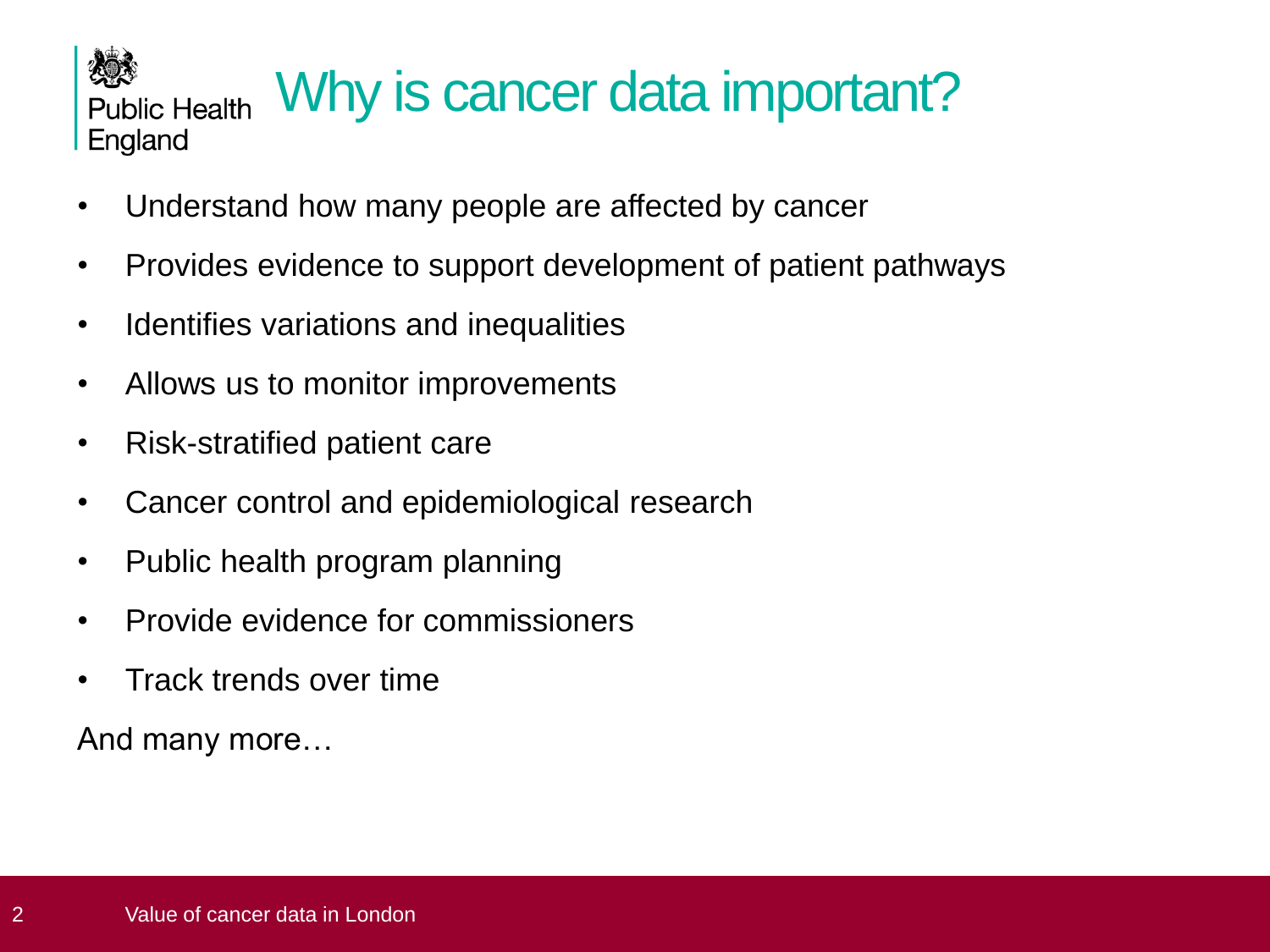

We can only be sure to improve what we can actually measure

Lord Ara Darzi

High Quality Care For All

June 2008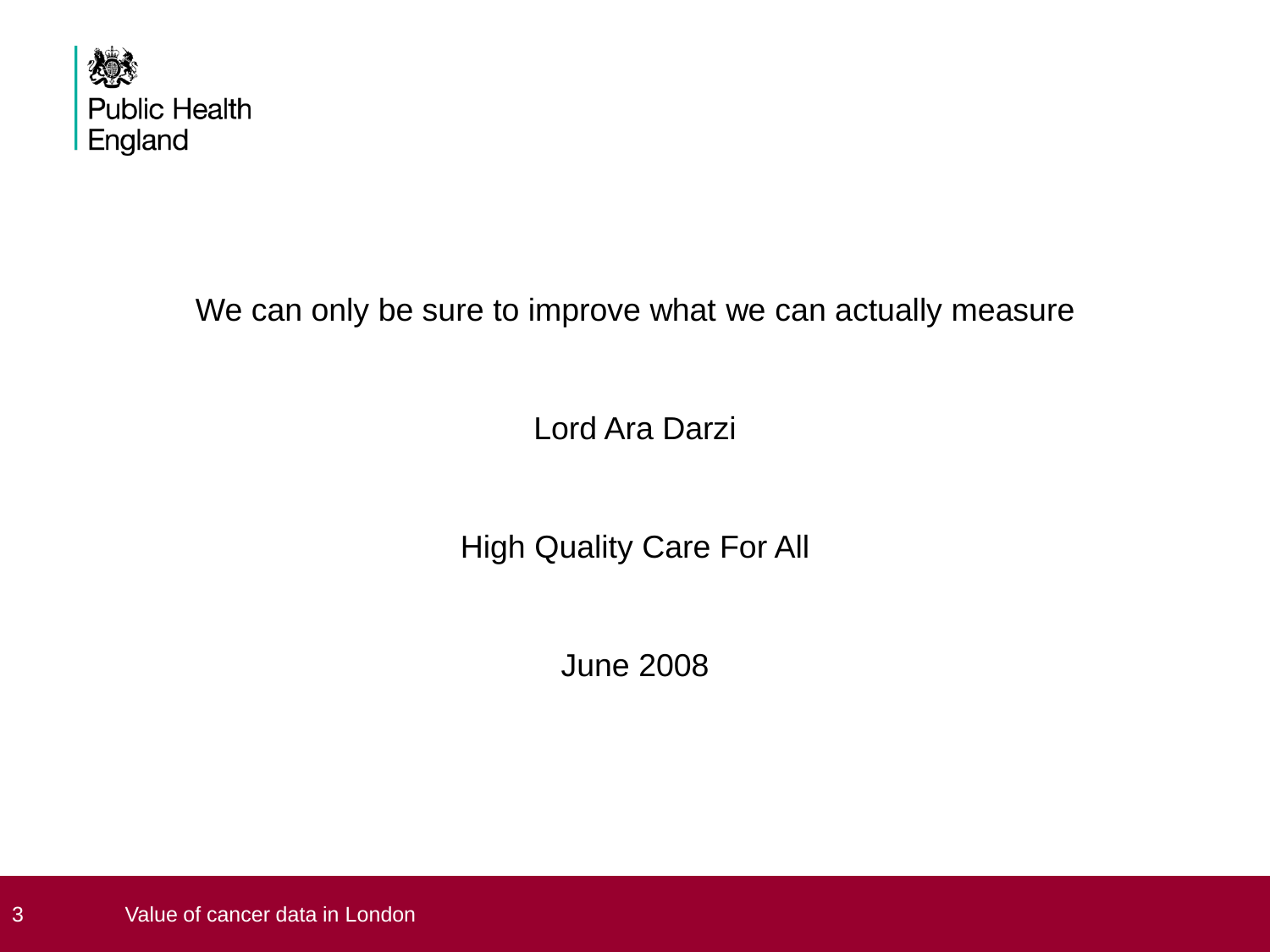### Integrated Cancer Systems **Public Health**

LCA : "Our vision is to provide equitable, worldclass cancer care, health outcomes and patient experience for Londoners, delivered through comprehensive and seamless pathways, based upon national and international standards, research, and evidence."

England



LC: "Our aim is to ensure that all patients with cancer in the region have access to the full spectrum of treatment and therapy options of a world class cancer system – no matter where they live or where they are first treated."

Main stakeholders in London

Very interested in the use of data to support and lead the work that they do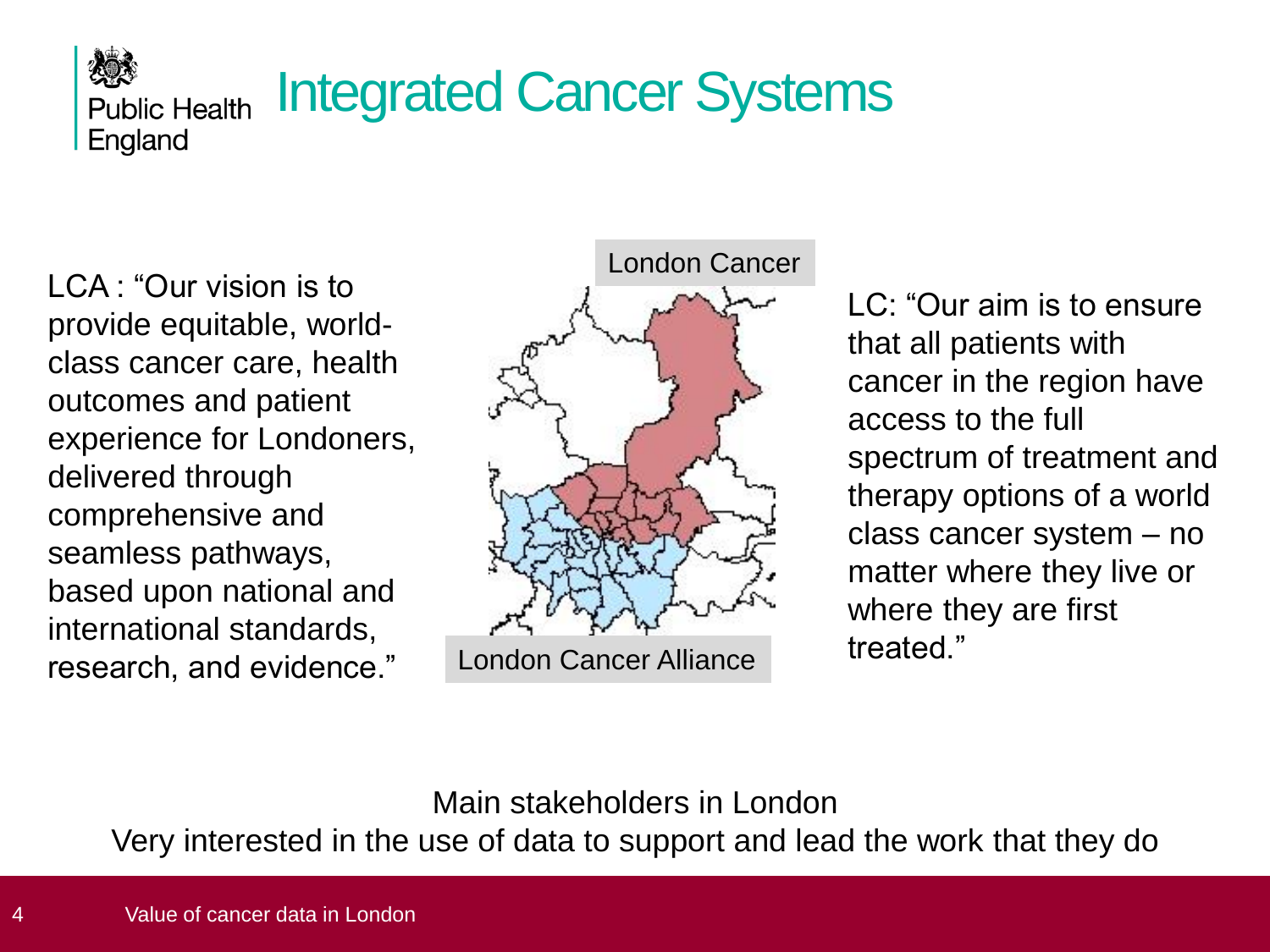

## Value of data for London Cancer Alliance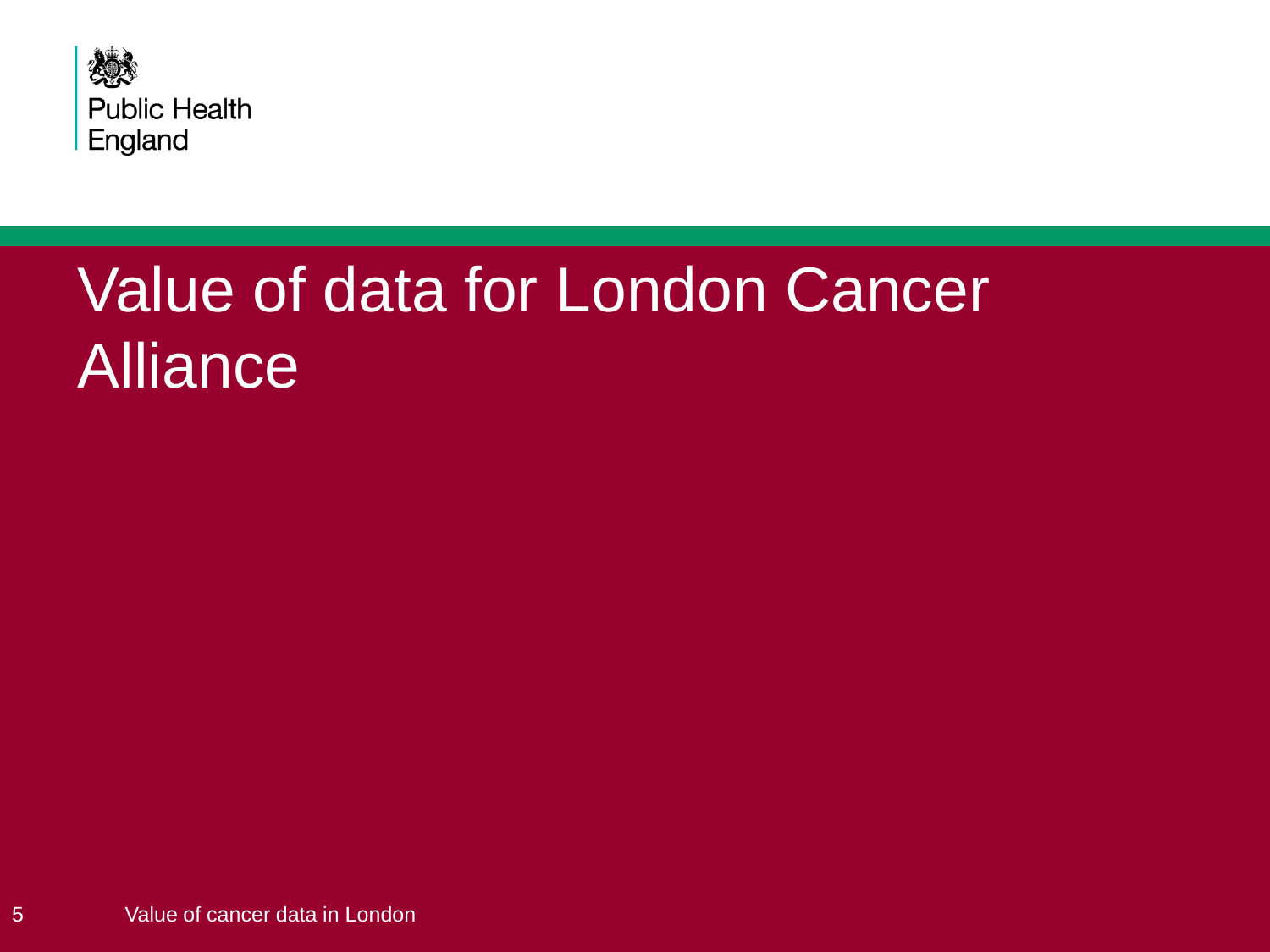



## Example 1: Minimally Invasive Surgery **Rates**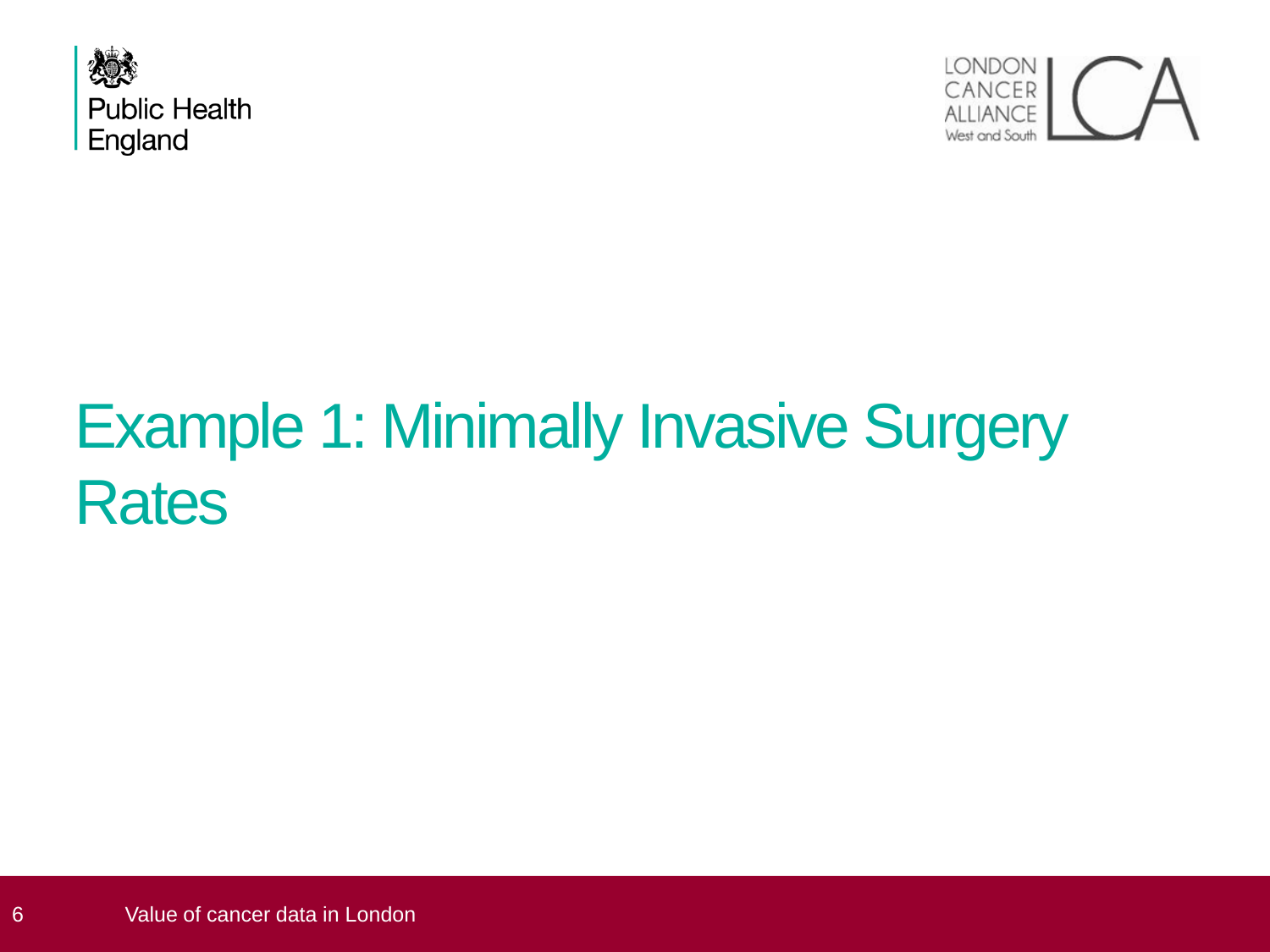



Priority identified by LCA Gynaecology Pathway Group that all patients undergoing major surgery for **endometrial cancer** should be offered access to minimally invasive surgery (either laparoscopic approach or robotic)

Benefits of minimally invasive surgery:

- Less time in hospital
- Faster recovery time
- Increased safety as less trauma to the body
- Decreased scarring

**Aim**: to ensure all patients treated for endometrial cancer have access to the least invasive treatment possible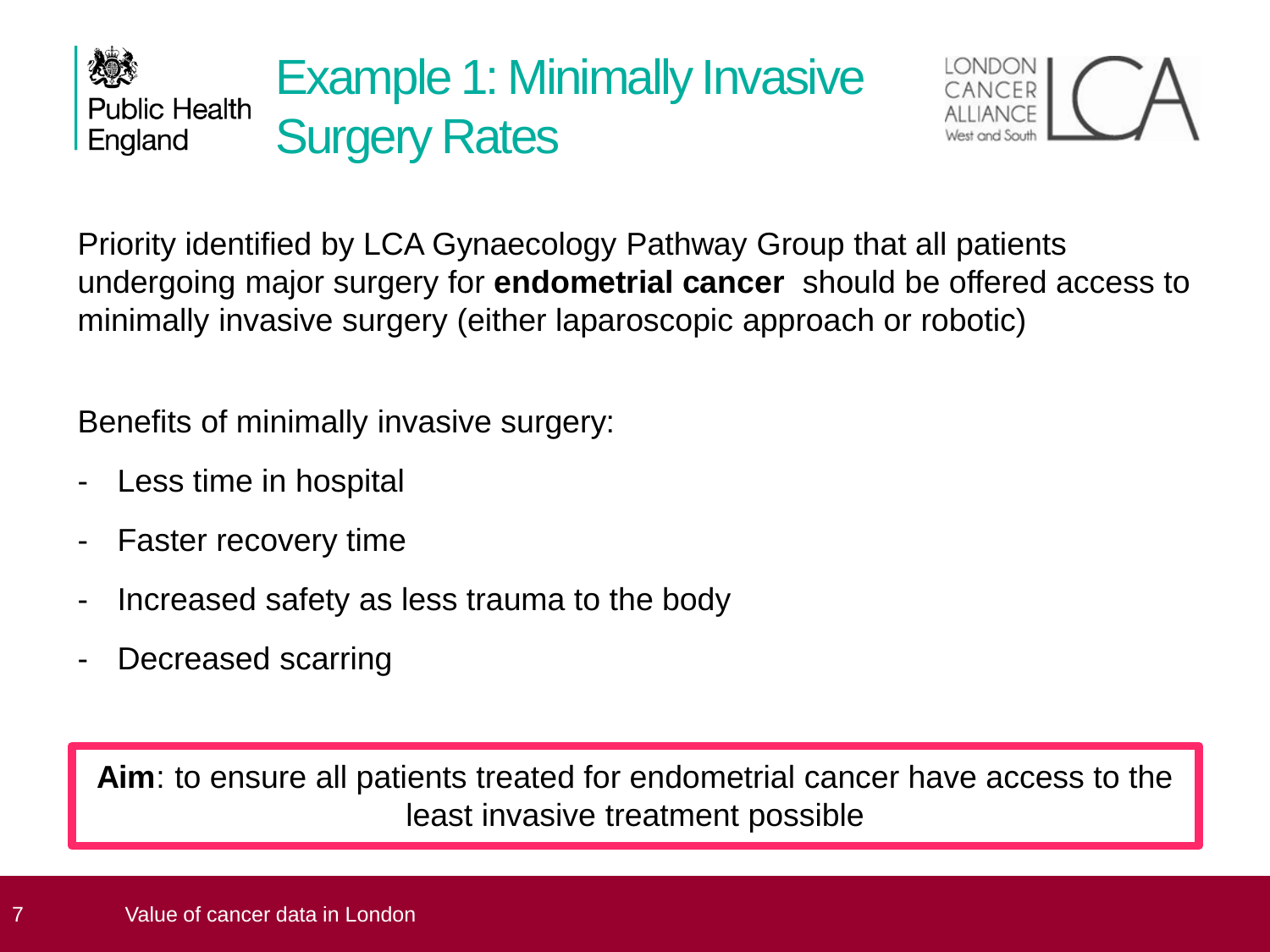### Example 1: Minimally Invasive **Public Health Surgery Rates** England



Patients with Endometrial Cancer Diagnosis in diagnosis fields (any positions) , and procedure code Q07/Q08 with or without Laparoscopic Approach or Robotic Surgery - Y75 in op code fields (any position) , by Trust, 2014/15

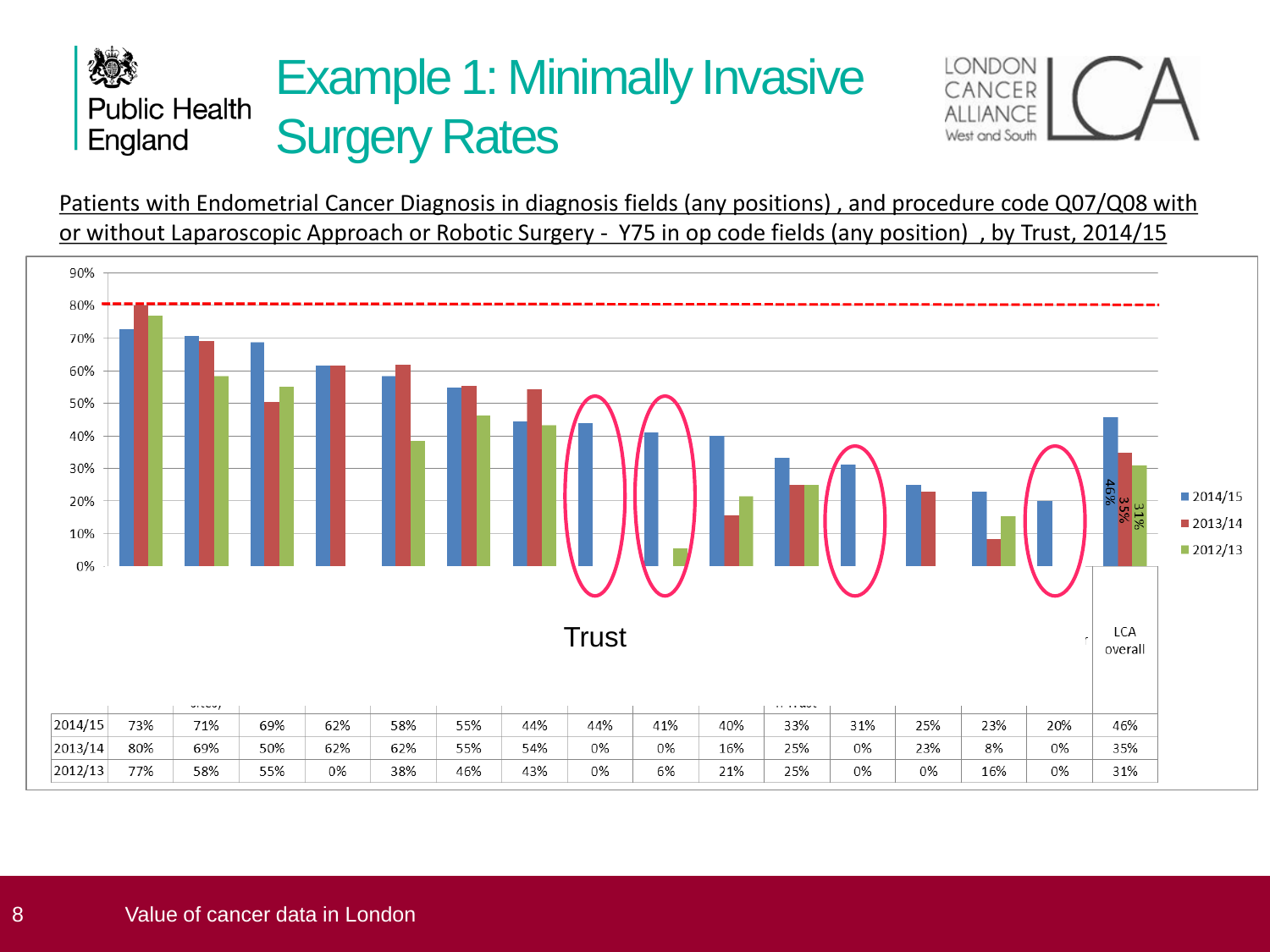



The use of data **raised awareness** to the variation in practice, and **drove improvements**

Improvements from 2012/13 to 2014/15:

- Overall improvement from **31% to 46%** (2012/13 to 2014/15)
- **72 extra patients had minimal access surgery** in 2014/15 than expected if the rates from 2012/13 continued
- 5 hospital sites have started offering minimal access surgery

This data has been discussed at a number of clinical events across the LCA and where trusts had particularly low rates or did not offer surgery these concerns were flagged to these trusts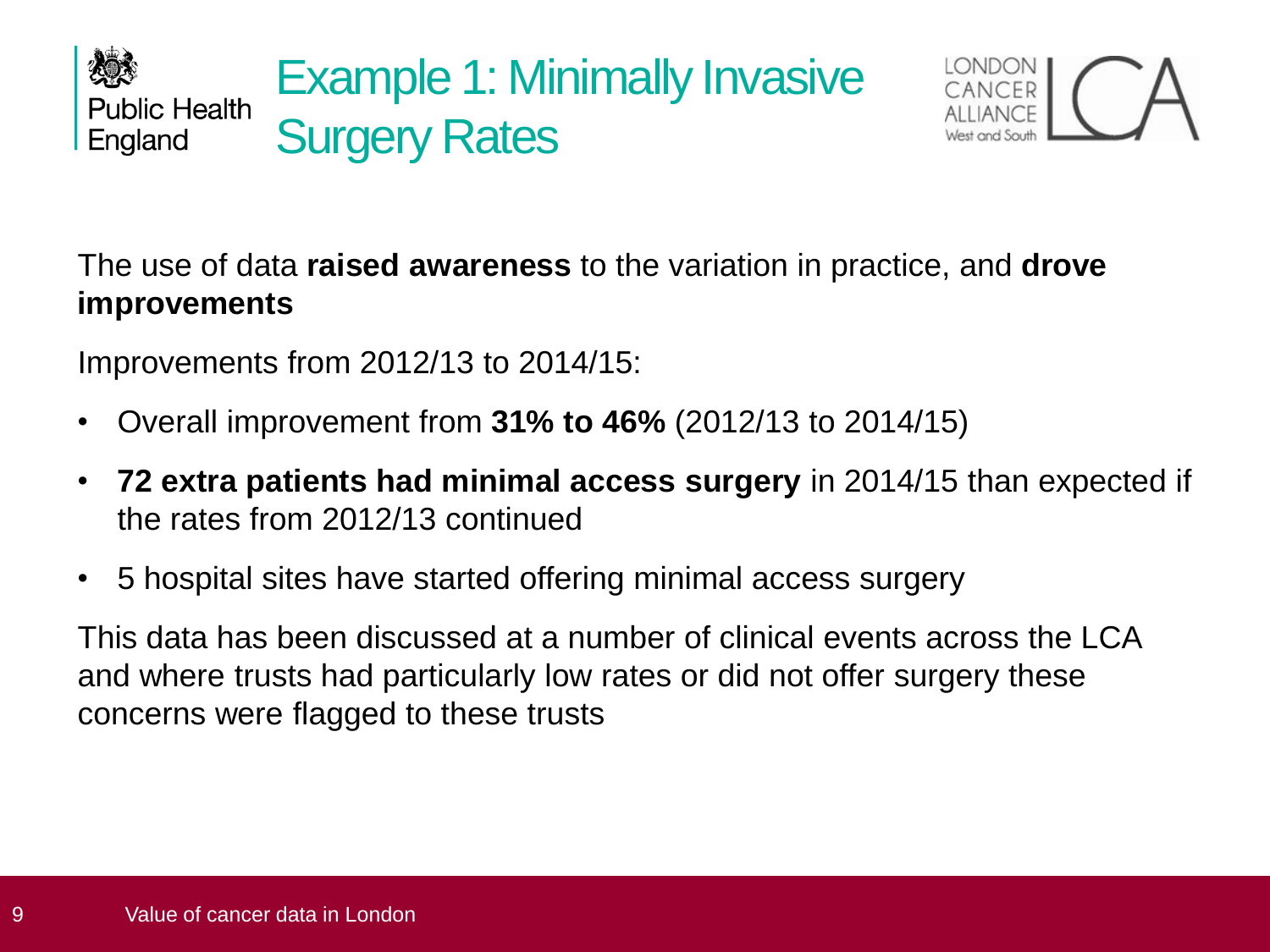



## Example 2: Chemotherapy Closer to Home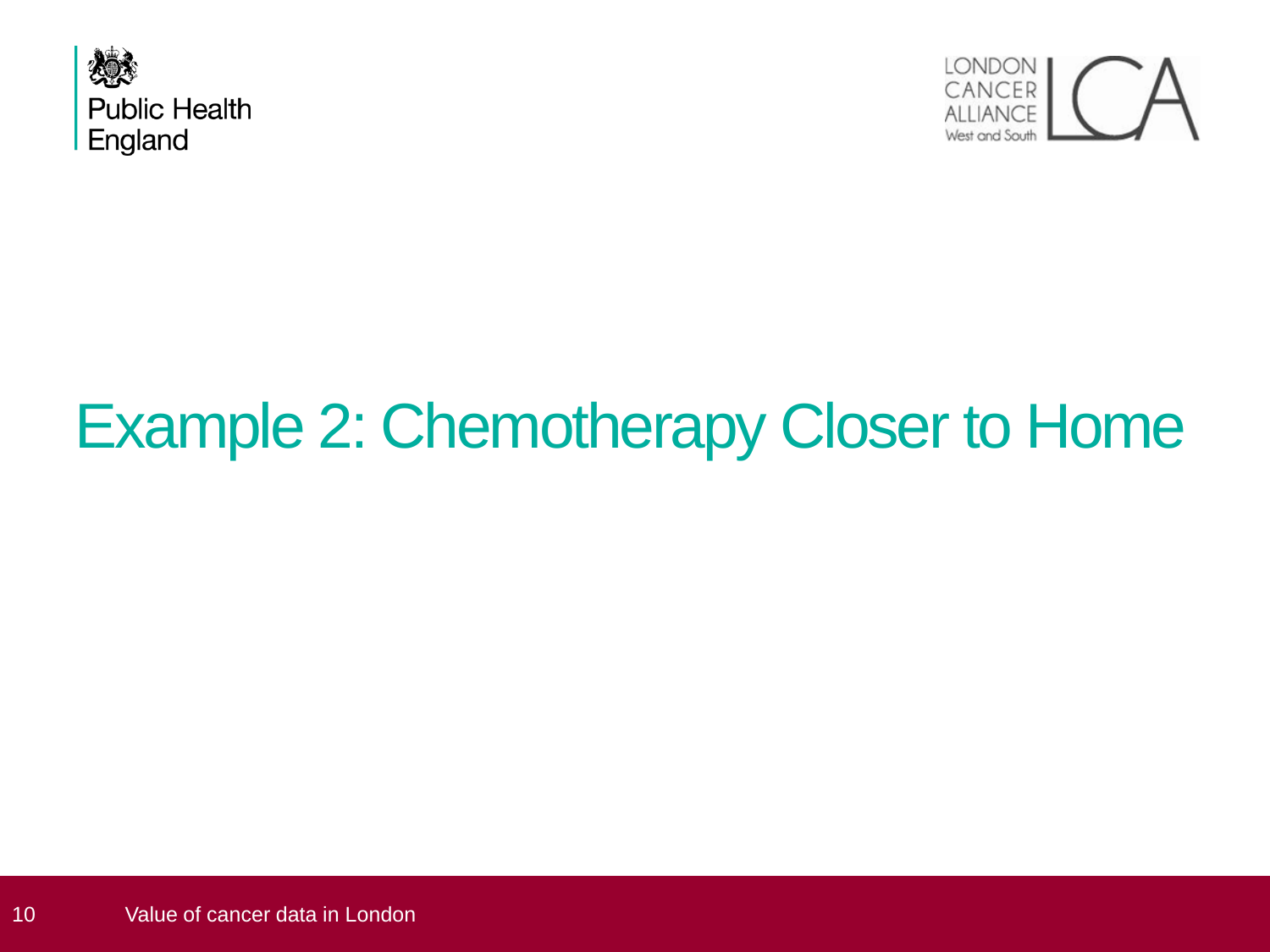



- Chemotherapy closer to home project (CCTH) ongoing within LCA funded by AHSN (Academic Health Science Network) and Macmillan Cancer **Support**
- Focused on 3 pilots:-
	- oral chemotherapy prescribed via community pharmacies,
	- prescribing/delivery of subcutaneous Herceptin in community for example at GP practice
	- extend the opening of chemotherapy units during weekends

**Aim: make access to chemotherapy as convenient as possible for the patient**

• **Use of data**: quantify impact of pilots and understand the current chemotherapy delivery landscape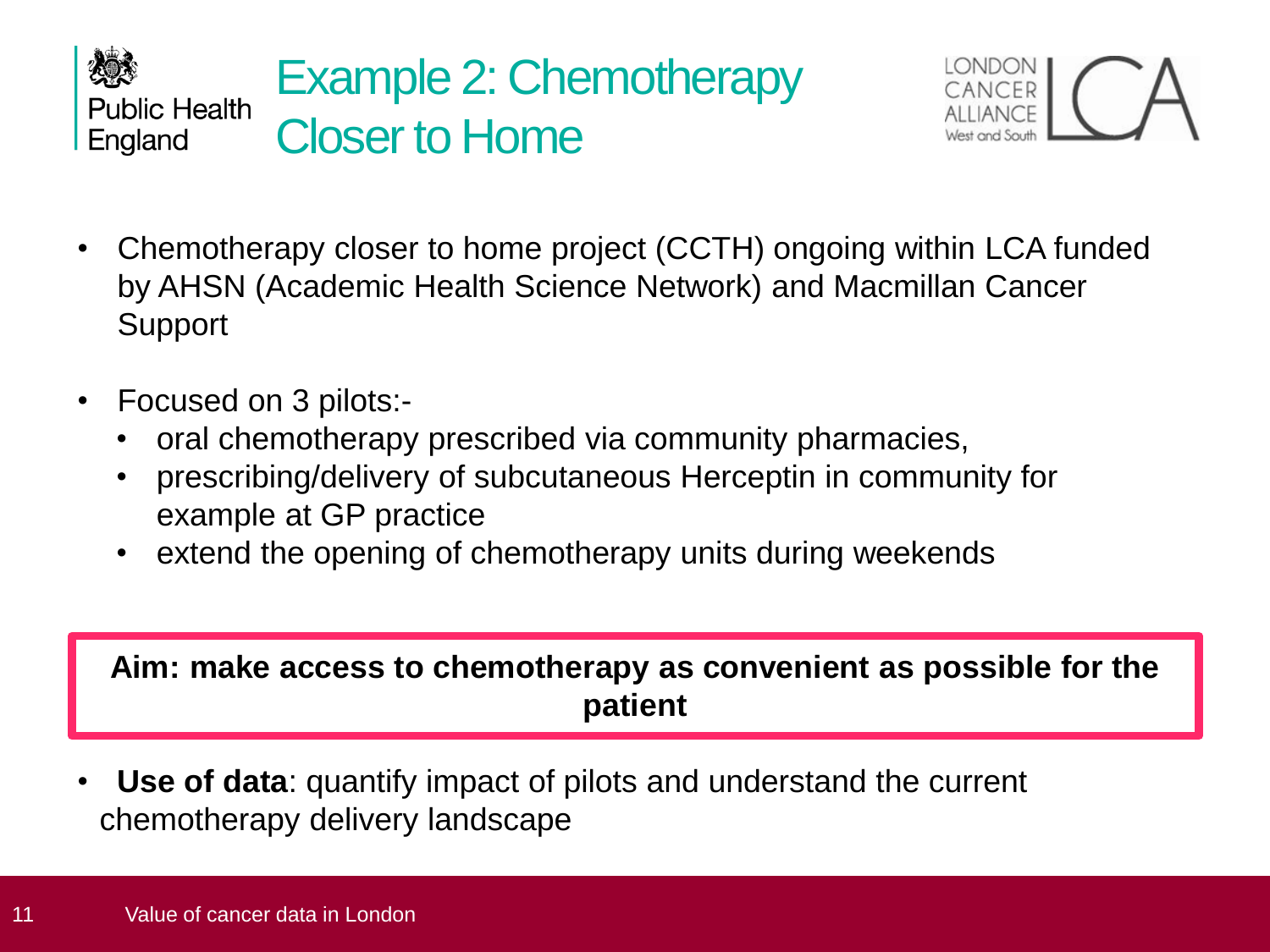#### 次人 Example 2: Chemotherapy **Public Health** Closer to Home England



Data quality assessment: Percent of records with SACT route of administration submitted in 2014



Hospital delivery site

Data on the route of administration in the 3 sites with only 16% are poor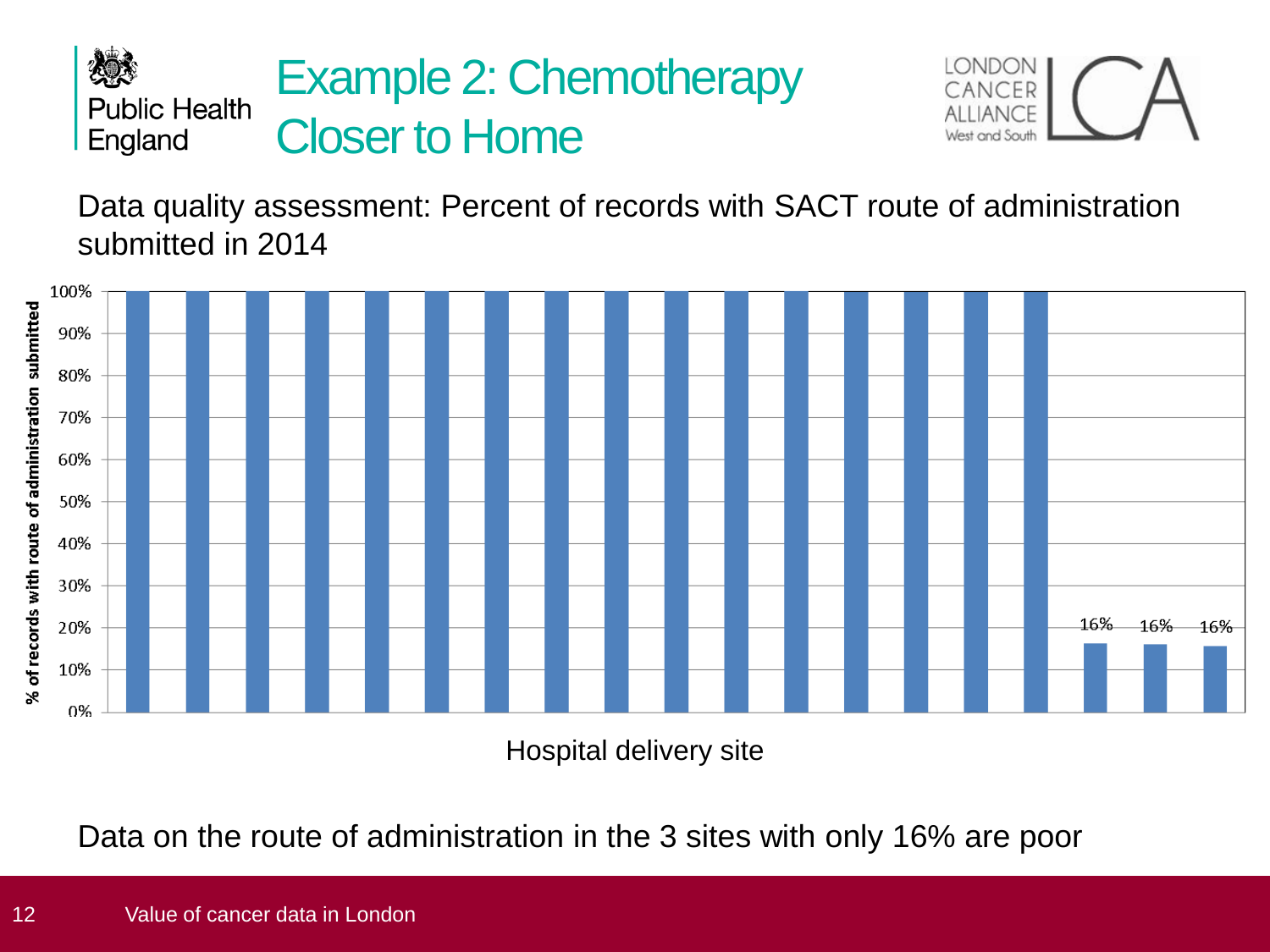



### Data quality assessment: SACT route of administration in 2014



Hospital delivery site

Variation exists by provider of chemotherapy delivered orally suggesting either significant **variation in practice** or difference in **data completeness** of oral chemotherapy.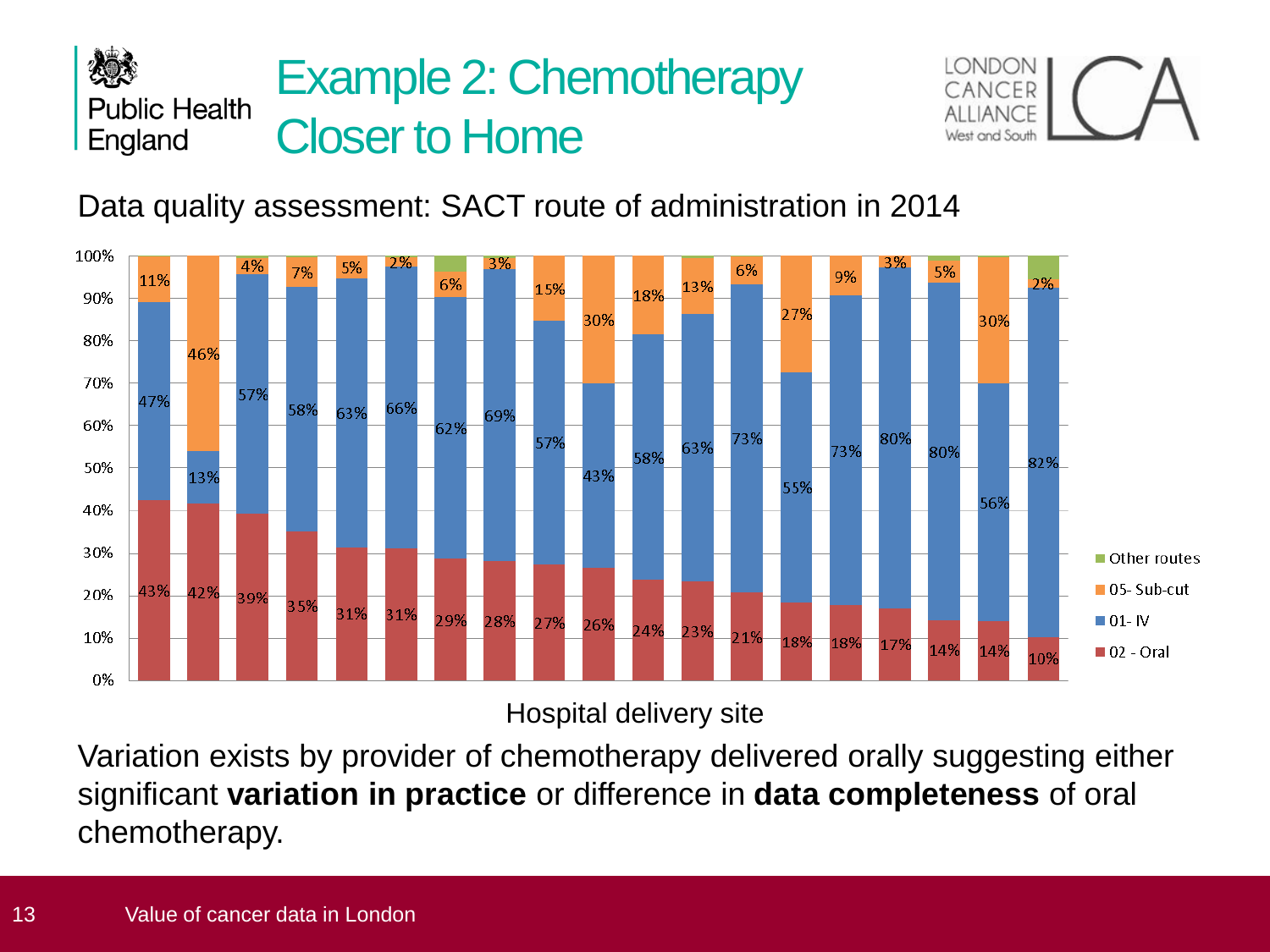



Outputs from the project:

- Numbers of chemotherapy drugs received in LCA by the following administration routes
	- Oral chemotherapy
	- Subcutaneous Herceptin
- An overview of cancer centre activity by tumour type. This will include analysis of **travel time**
- Methodology report detailing the data quality issues. This can be used in future national reports, potentially resulting in **improved data quality**  through **feedback to trusts**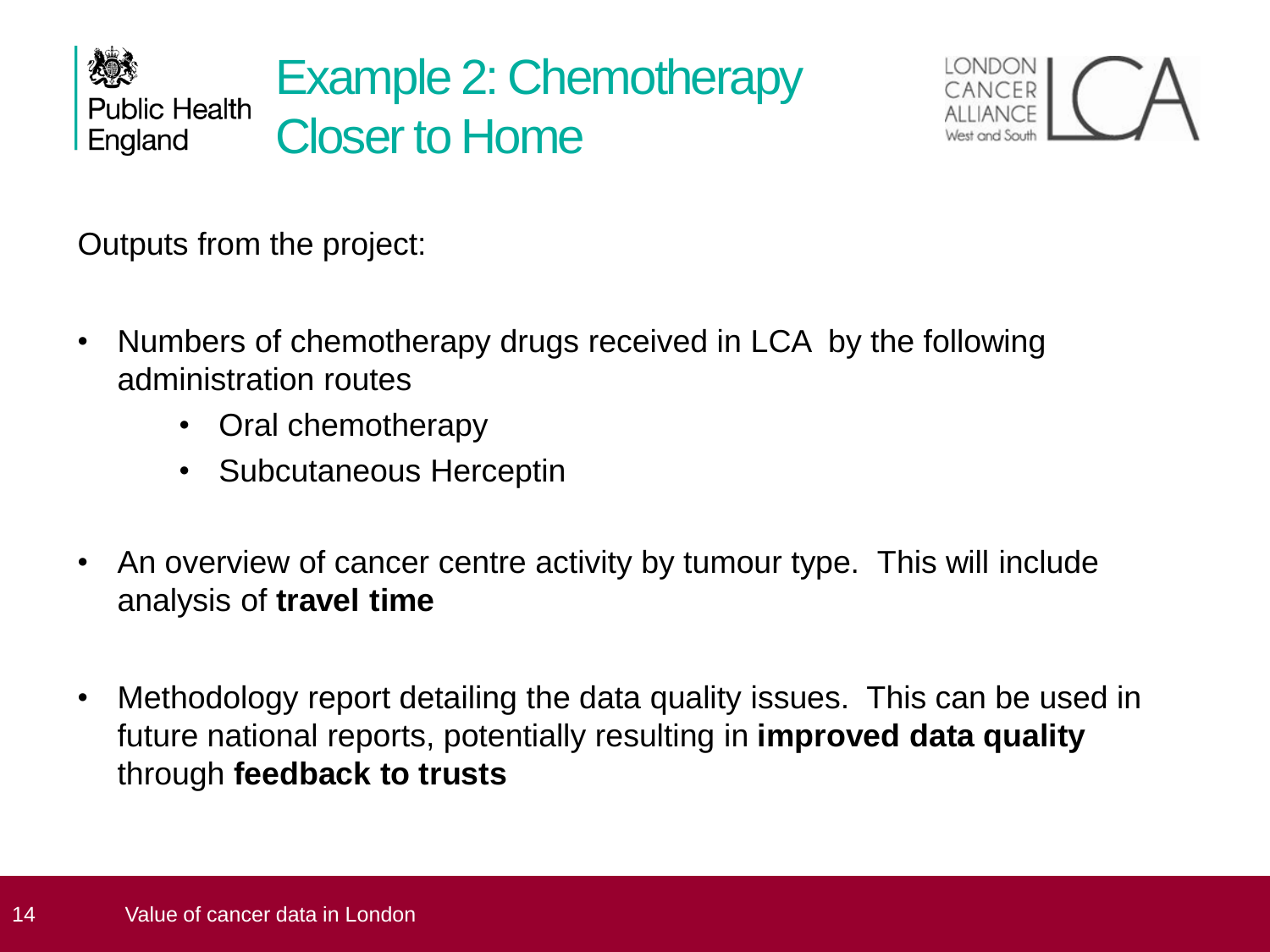

### Value of data for London Cancer

15 Value of cancer data in London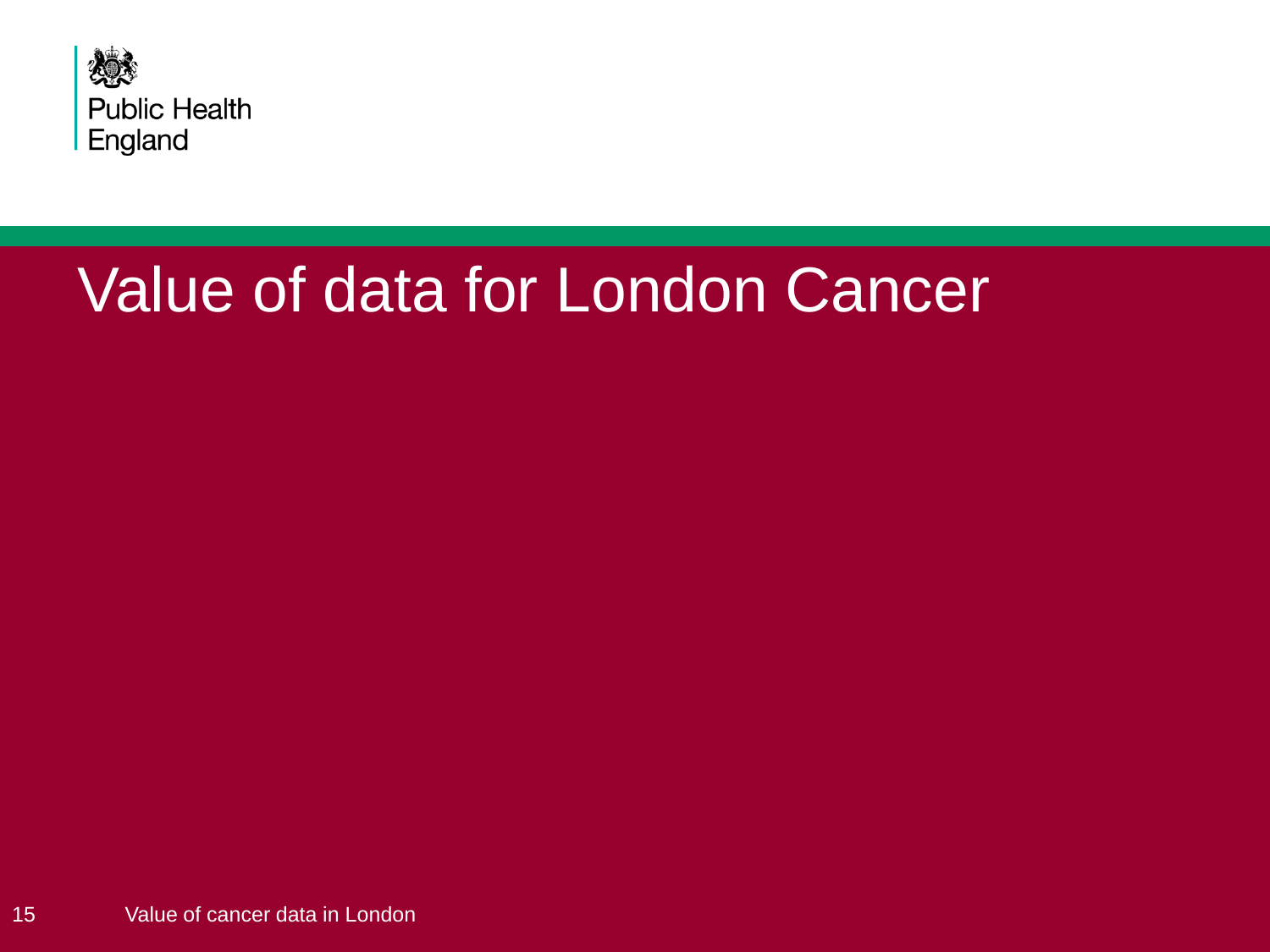



## Example 1: Lung cancer survival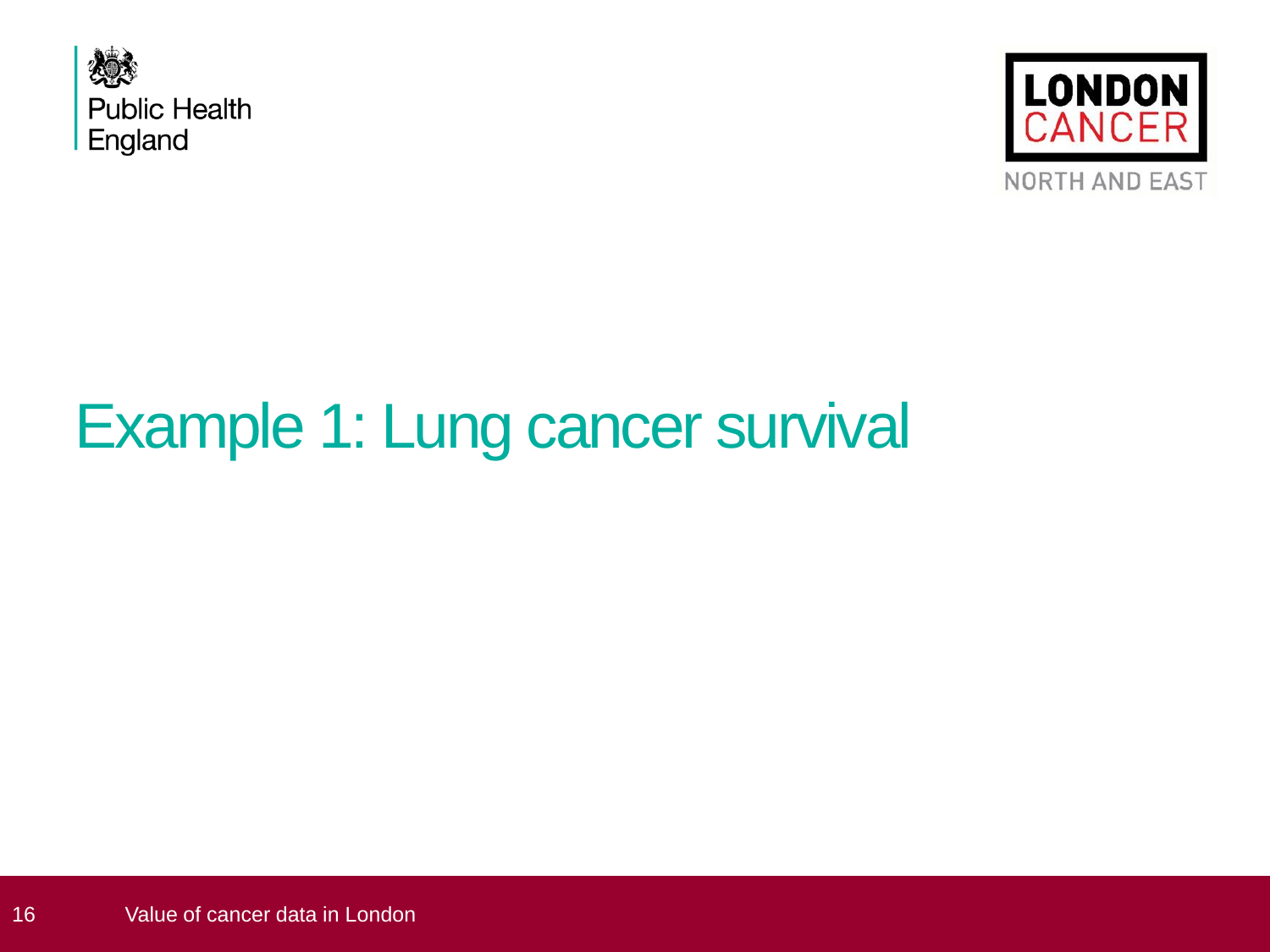Public Health Example 1: Lung cancer survival England



It is known that survival from lung cancer in the UK is substantially lower than other European countries (source: International Cancer Benchmarking Partnership)

The National Lung Cancer Audit was mandated in England in 2009

**Aim**: use the NLCA data to understand lung cancer survival in London Cancer, to help develop initiatives to address the variation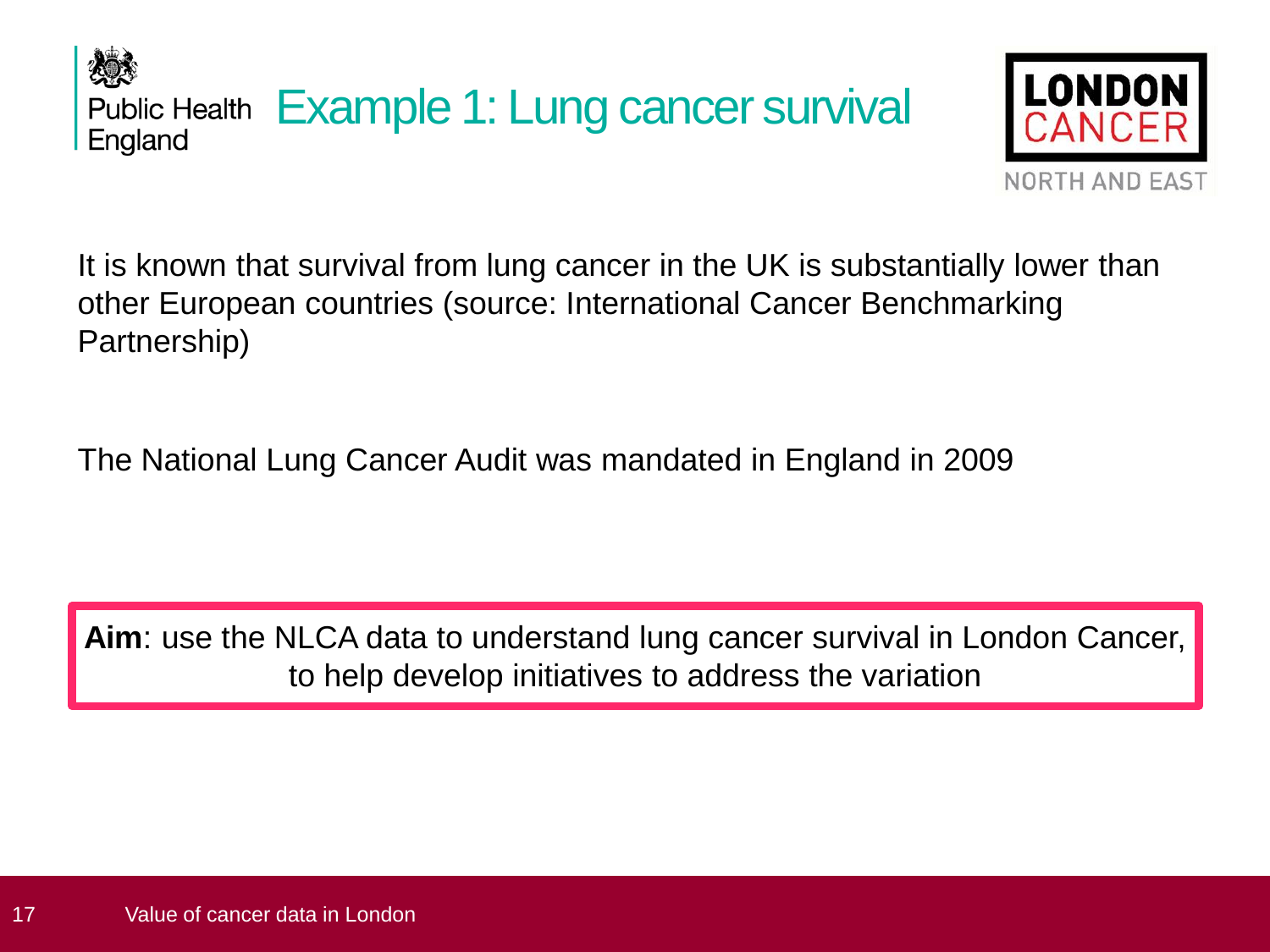役の Public Health Example 1: Lung cancer survival England



The LC board focused on:

- Pathway specification
- Early diagnosis
- Other immediate work

Aim to increase expertise at key decision points in the pathway, thereby reducing variation in practice. This will be done by:

- Creating larger MDTs to increase the clinical expertise present for the review of every patients' case
- Diagnosis and staging MDTs to ensure all patients are offered the most appropriate investigations
- Decision to Treat MDTs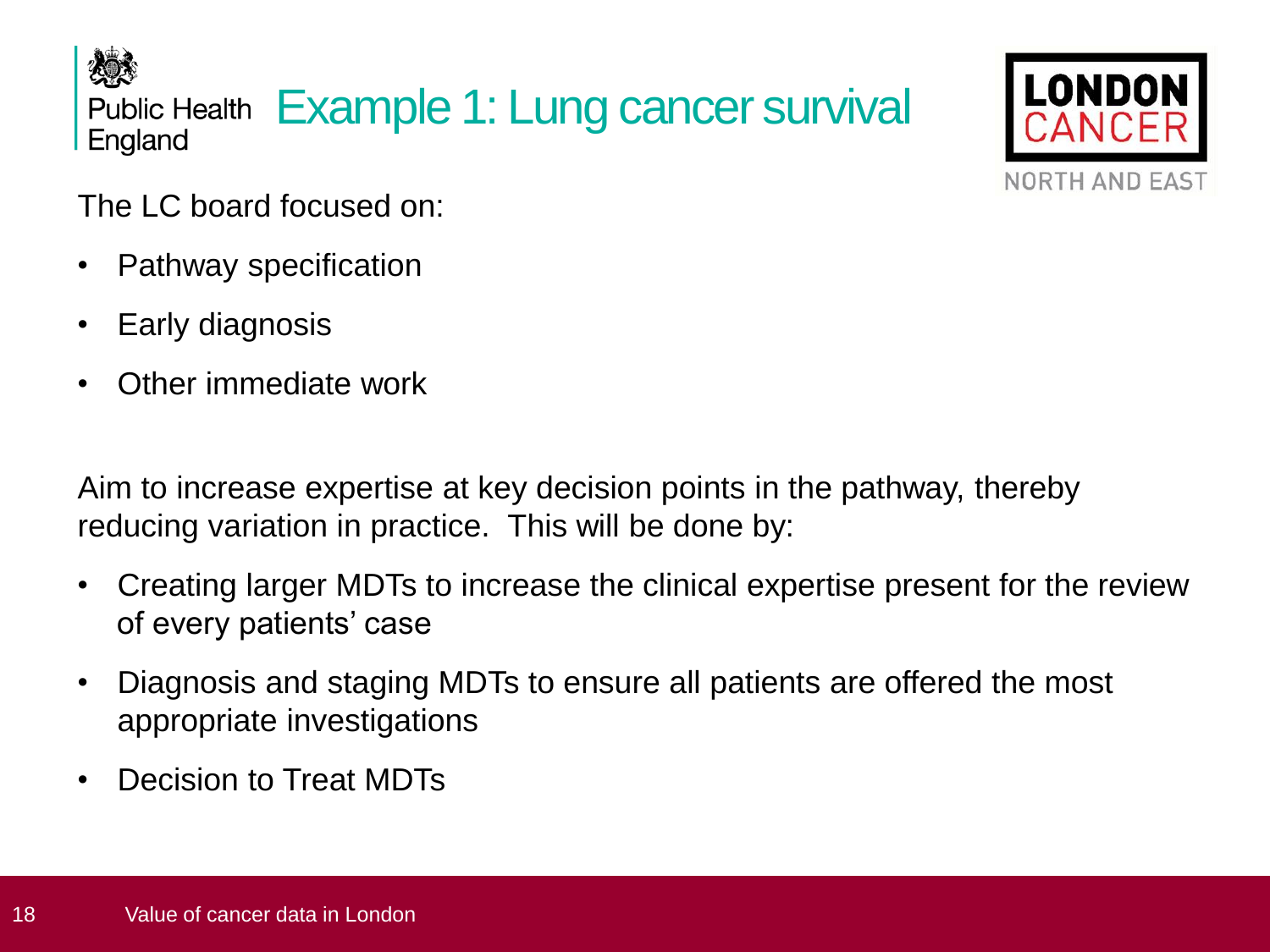

20% reduction in lung cancer specific deaths in CT arm (6.4% reduction all cause mortality)

Figure 1. Cumulative Numbers of Lung Cancers and of Deaths from Lung Cancer.

The number of lung cancers (Panel A) includes lung cancers that were diagnosed from the date of randomization through December 31, 2009. The number of deaths from lung cancer (Panel B) includes deaths that occurred from the date of randomization through January 15, 2009.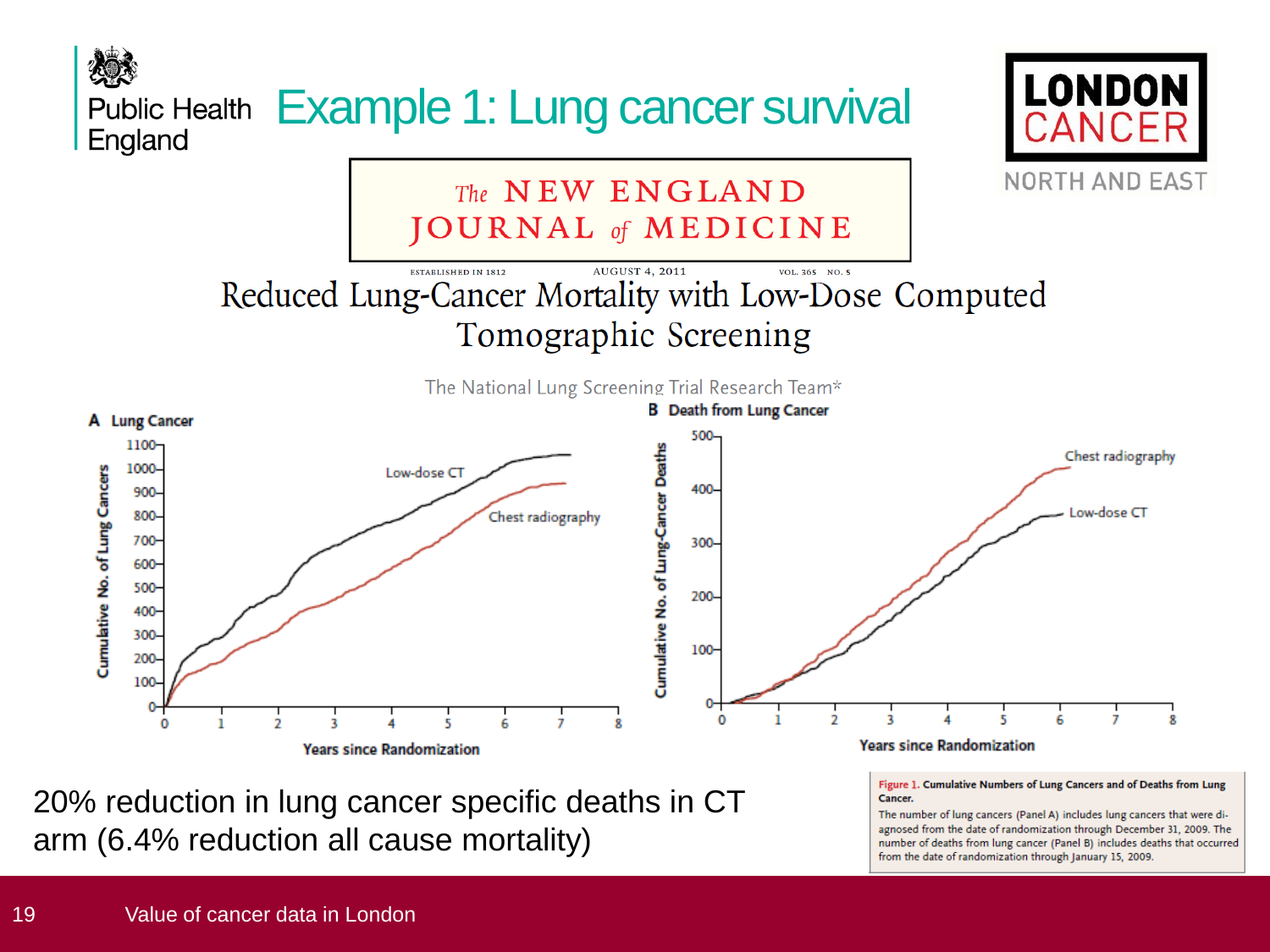Public Health Example 1: Lung cancer survival England



Following the previous NEJM paper, LC implemented a research project, and will approach around 2,000 individuals (expecting ~600 scans)

**Research project title** 

Developing and testing targeted invitation materials to increase uptake of lung cancer screening in communities at high risk of lung cancer

| Name of Applicant       | <b>Jane Wardle</b>        |
|-------------------------|---------------------------|
| <b>Host Institution</b> | University College London |

Wave 1 has been successful so far, and they are about to start wave 2 with a second centre

Source = Professor Sam Janes, LC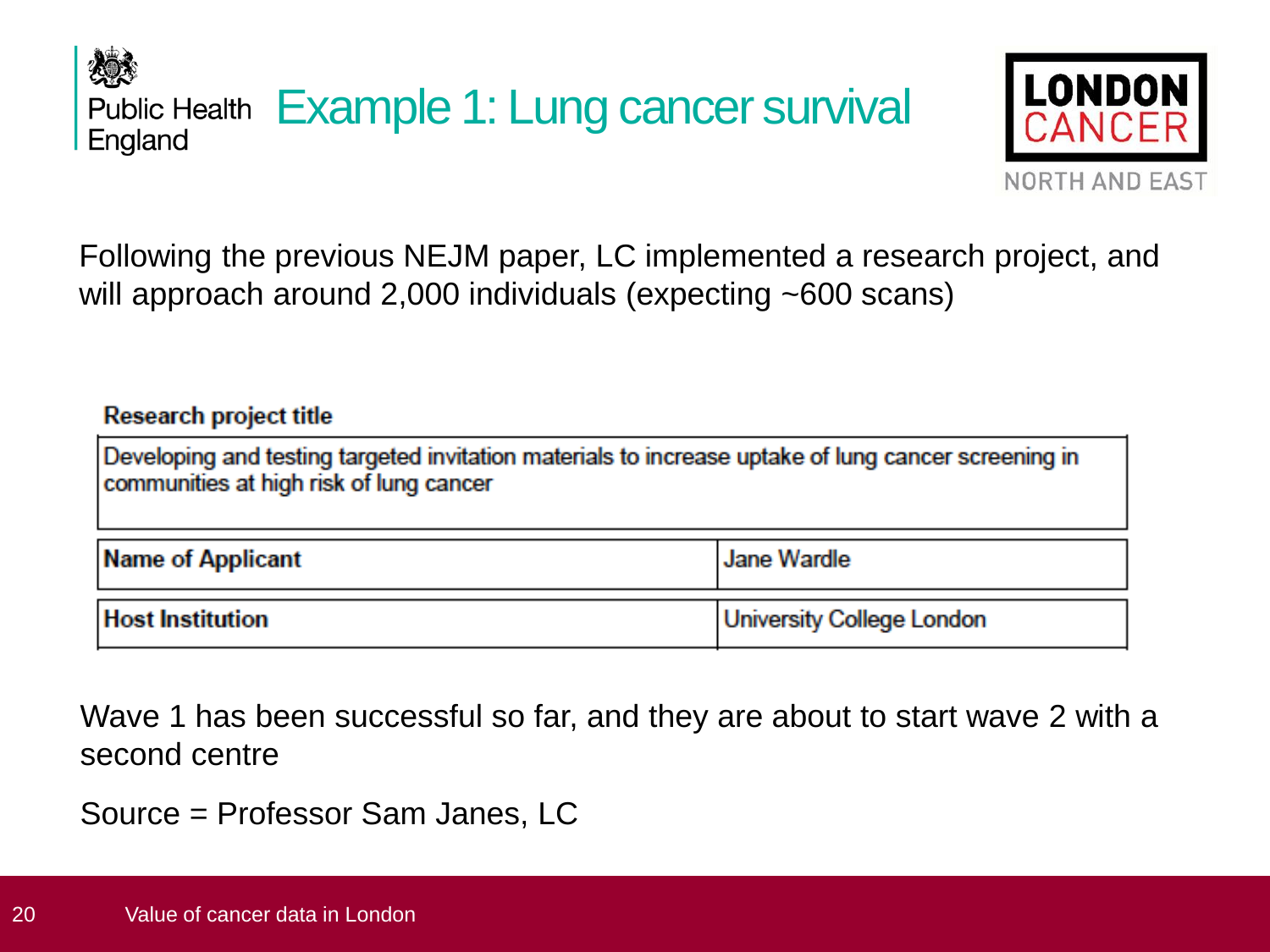



## Example 2: A & E audit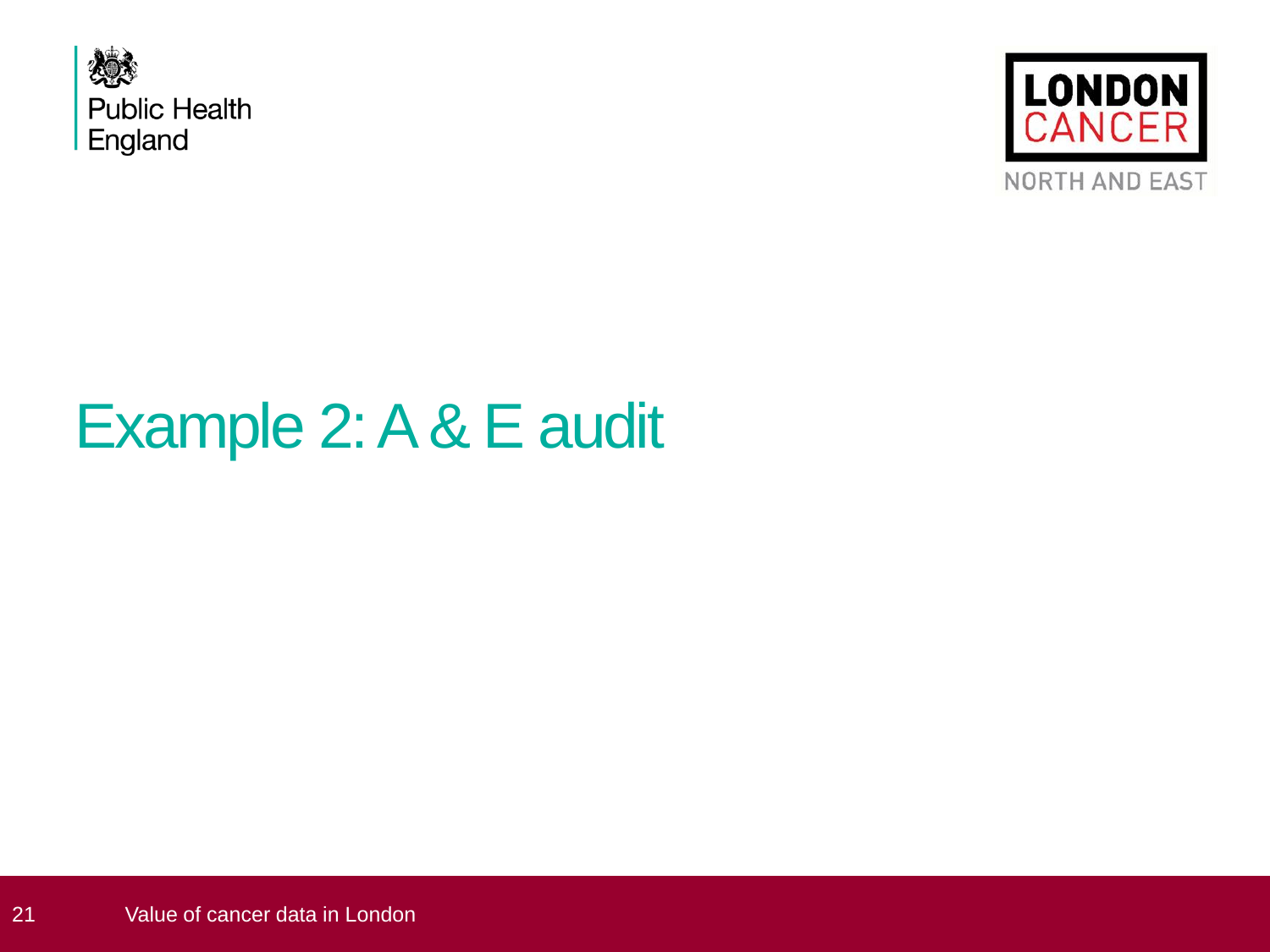



In 2013, London Cancer conducted an audit of the A&E hospital departments Identified 963 people diagnosed following an admission to A&E Key findings:

- Many had advanced-stage cancer
- 36% of the patients were alive a year after the initial audit
- 1 in 4 patients died within 2 months
- Lung, colorectal, liver, pancreas and gallbladder were the most common cancers
- Audit identified **55%** of colorectal cancer diagnosed under 60 years of age, below the current bowel screening criteria, presented to A&E first.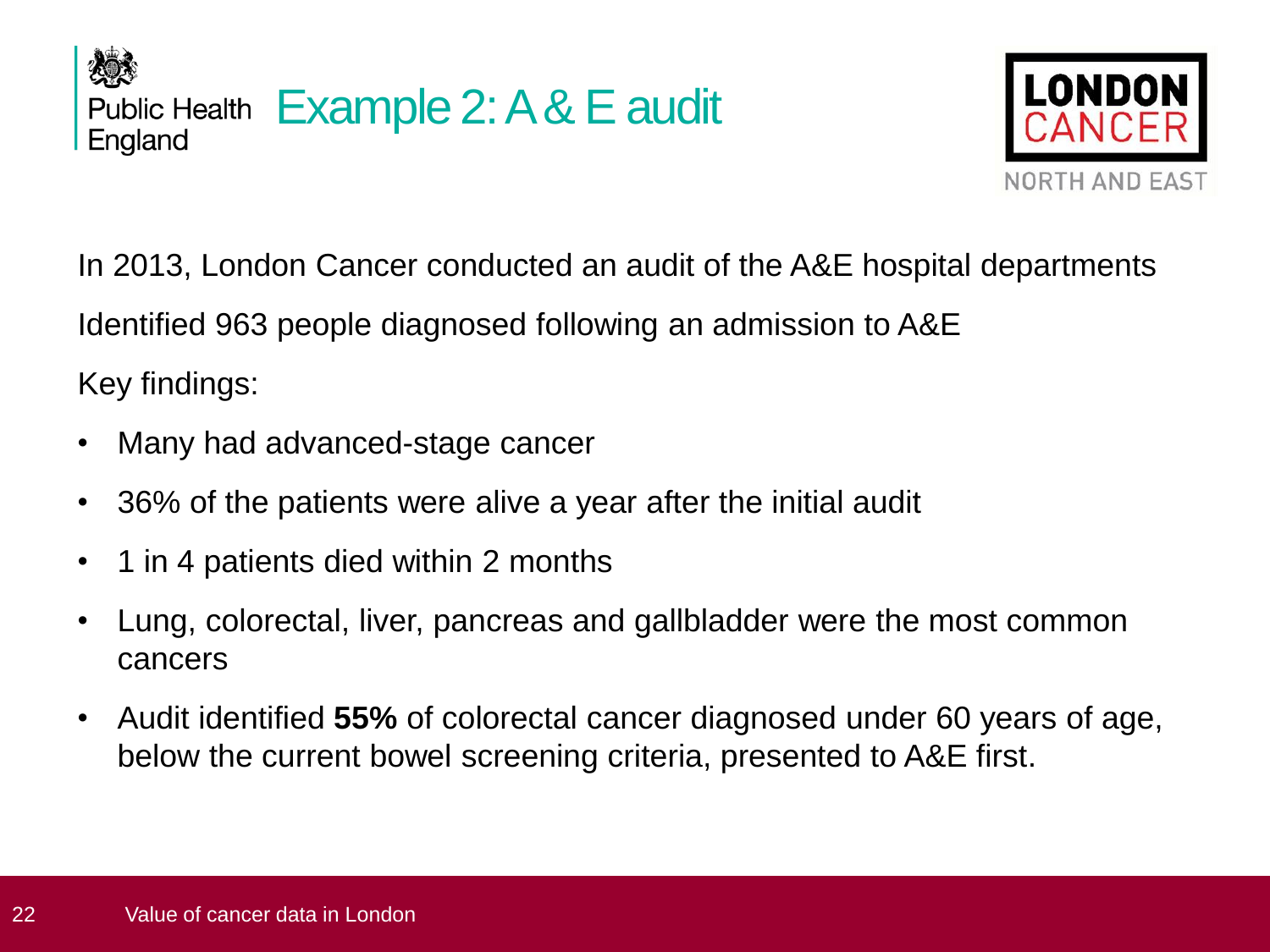



How are the findings being used?

2 projects under the national [ACE Programme](http://www.cancerresearchuk.org/health-professional/early-diagnosis-activities/ace-programme) banner

### **QuiCeSTT (Quality improvement Collaborative for Straight To Test)**

Established a learning collaborative, bringing together the trust teams who have tested and delivered a straight to test or direct access service for suspected colorectal cancer patients, to share their learning and insights with those trusts wishing to improve access to diagnostics for their patients.

### **Multidisciplinary Diagnostic Centre**

Piloting rapid diagnostic pathway for patients with non-specific but concerning abdominal symptoms where there is no established pathway, as well as those too unwell to wait for 2 weeks for a diagnosis, or who cannot readily access the service (prevent A&E presentation) e.g. painless jaundice

The first 2 MDCs are in operation at UCLH and Queen's Hospital Romford.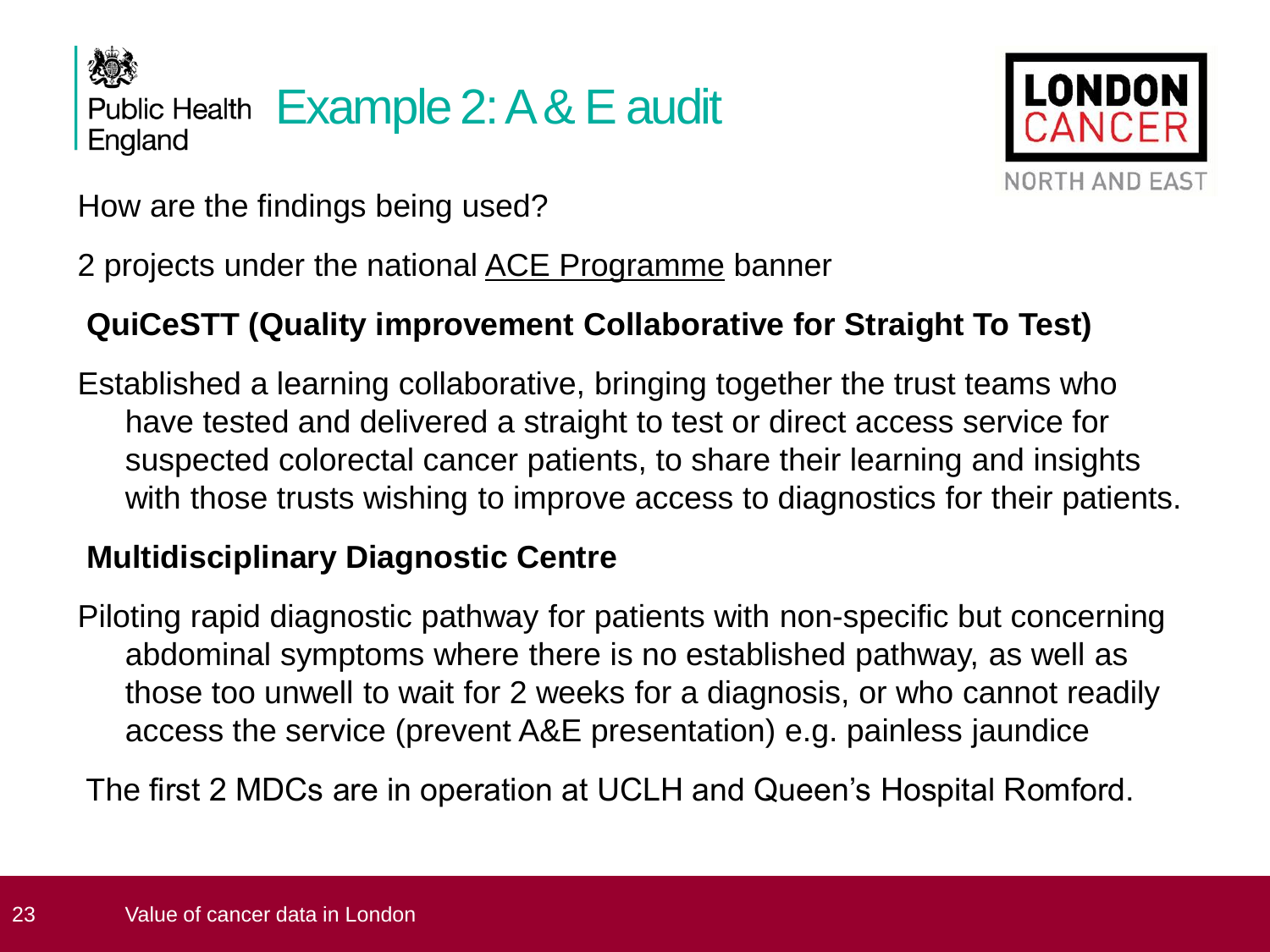

## Routes to Diagnosis of Cancer in London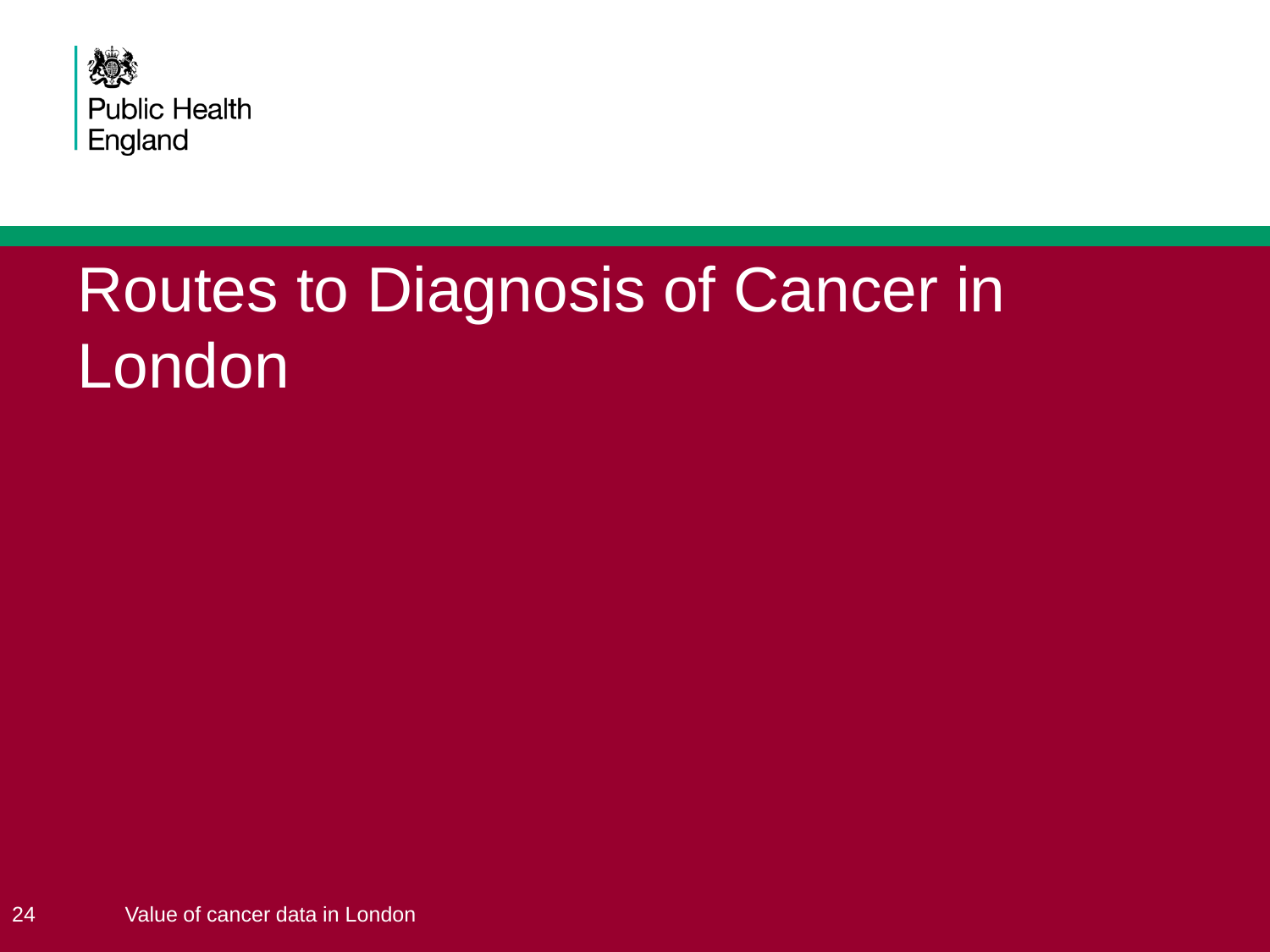人物 Public Health Routes to Diagnosis in London England

Categorisation of the pathway the patient follows to the point of diagnosis of cancer.

For example, if a breast cancer is identified through a screening programme, their route to diagnosis is screening.

The first iteration of the national study was conducted in the summer of 2010 and covered patients diagnosed in 2007.

National viewpoint was extended to 2013 and published in September 2015. London viewpoint was published in January 2016.

**Aim**: examine demographic, organisational and service for delayed diagnosis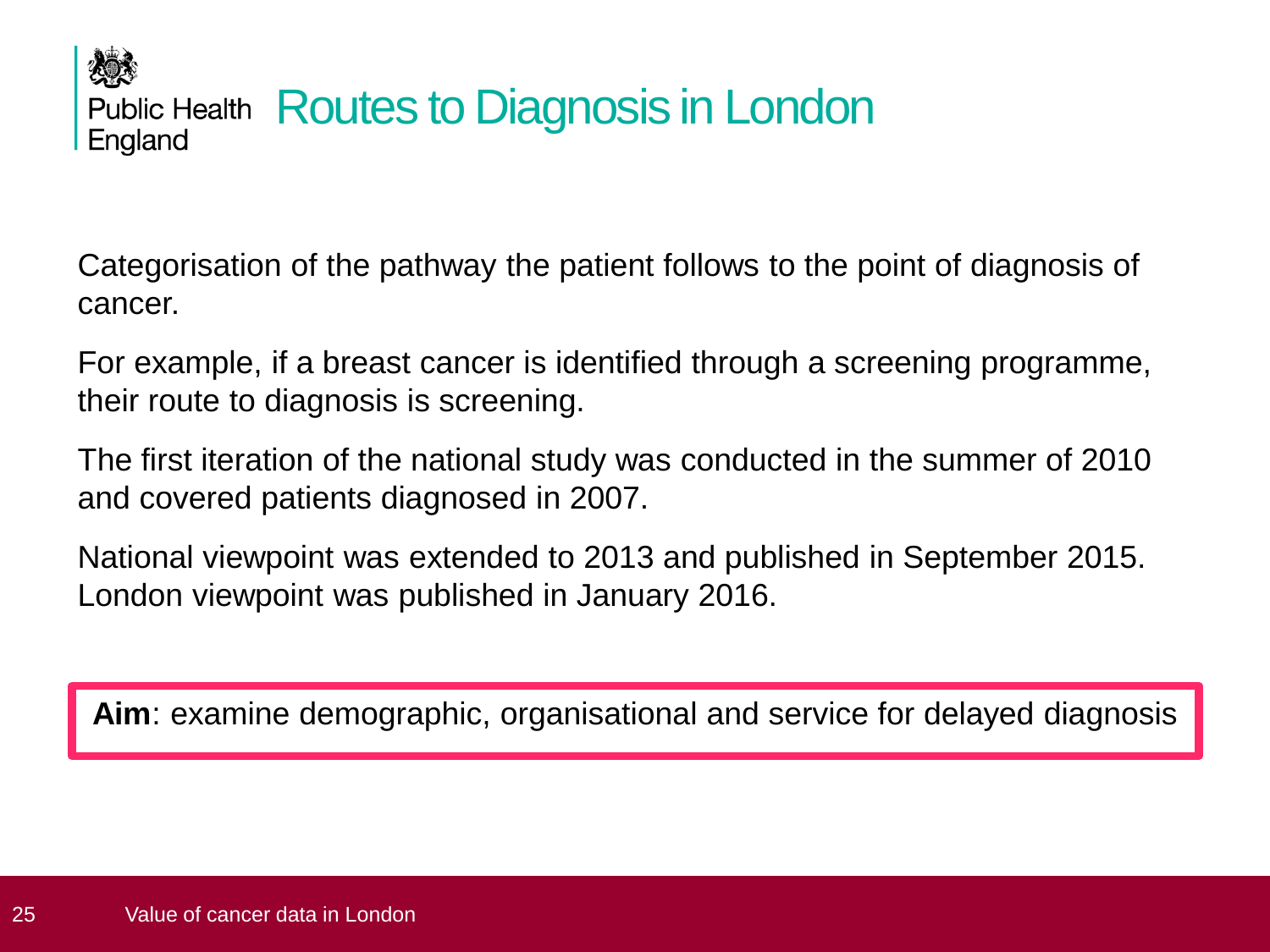

| Route                         | <b>Description</b>                                                                                                                                                  |
|-------------------------------|---------------------------------------------------------------------------------------------------------------------------------------------------------------------|
| <b>Screen Detected</b>        | Detected via the breast, cervical or bowel screening programmes                                                                                                     |
| <b>Two Week Wait</b>          | <b>Urgent GP</b> referral with a suspicion of cancer                                                                                                                |
| <b>GP Referral</b>            | <b>Routine and urgent referrals</b> where the patient was not referred under the Two<br>Week Wait referral route                                                    |
| <b>Other Outpatient</b>       | An elective route starting with an outpatient appointment: either self-referral,<br>consultant to consultant, other referral                                        |
| <b>Inpatient Elective</b>     | Where <b>no earlier admission</b> can be found prior to admission from a waiting list,<br>booked or planned                                                         |
| <b>Emergency Presentation</b> | An emergency route via A&E, emergency GP referral, emergency transfer,<br><b>emergency</b> consultant <b>outpatient</b> referral, emergency admission or attendance |
| <b>Death Certificate Only</b> | No data available from Inpatient or Outpatient HES, CWT or Screening and with<br>a death certificate only diagnosis flagged by the registry in the NCDR             |
| <b>Unknown</b>                | No data available from Inpatient or Outpatient HES, CWT or Screening within set<br>time parameters or unknown referral                                              |

热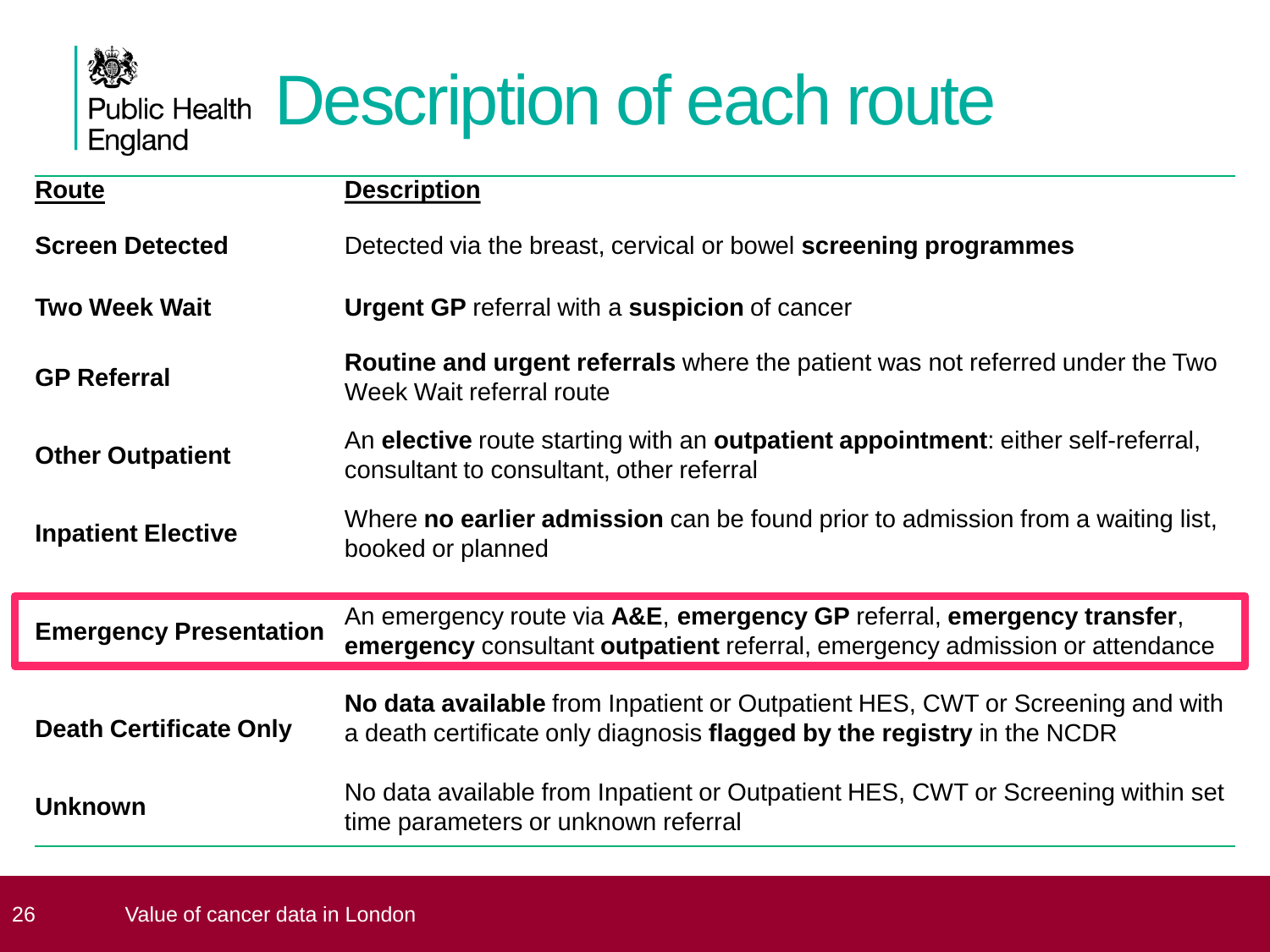

**Prostate Cancer Relative Survival**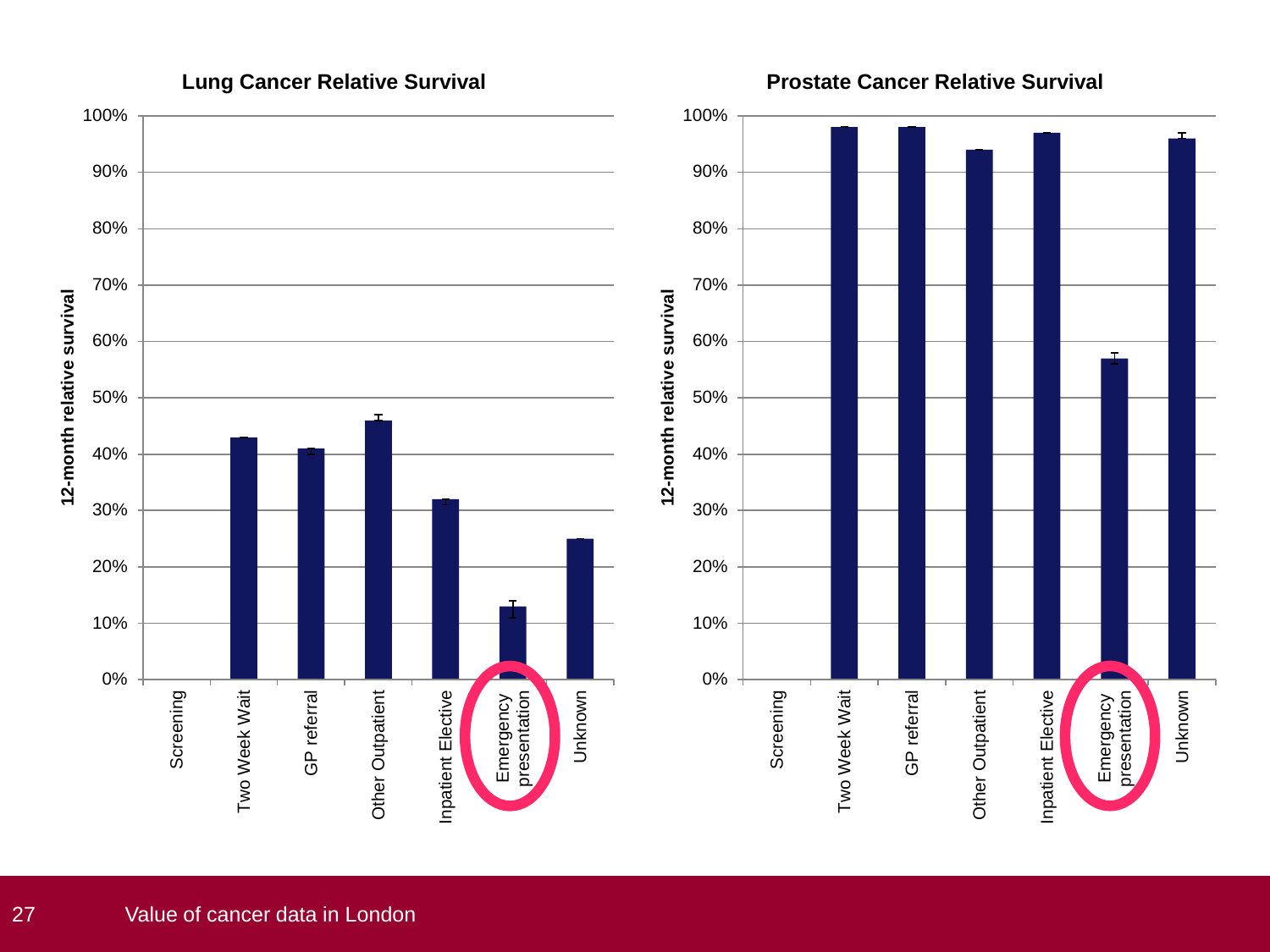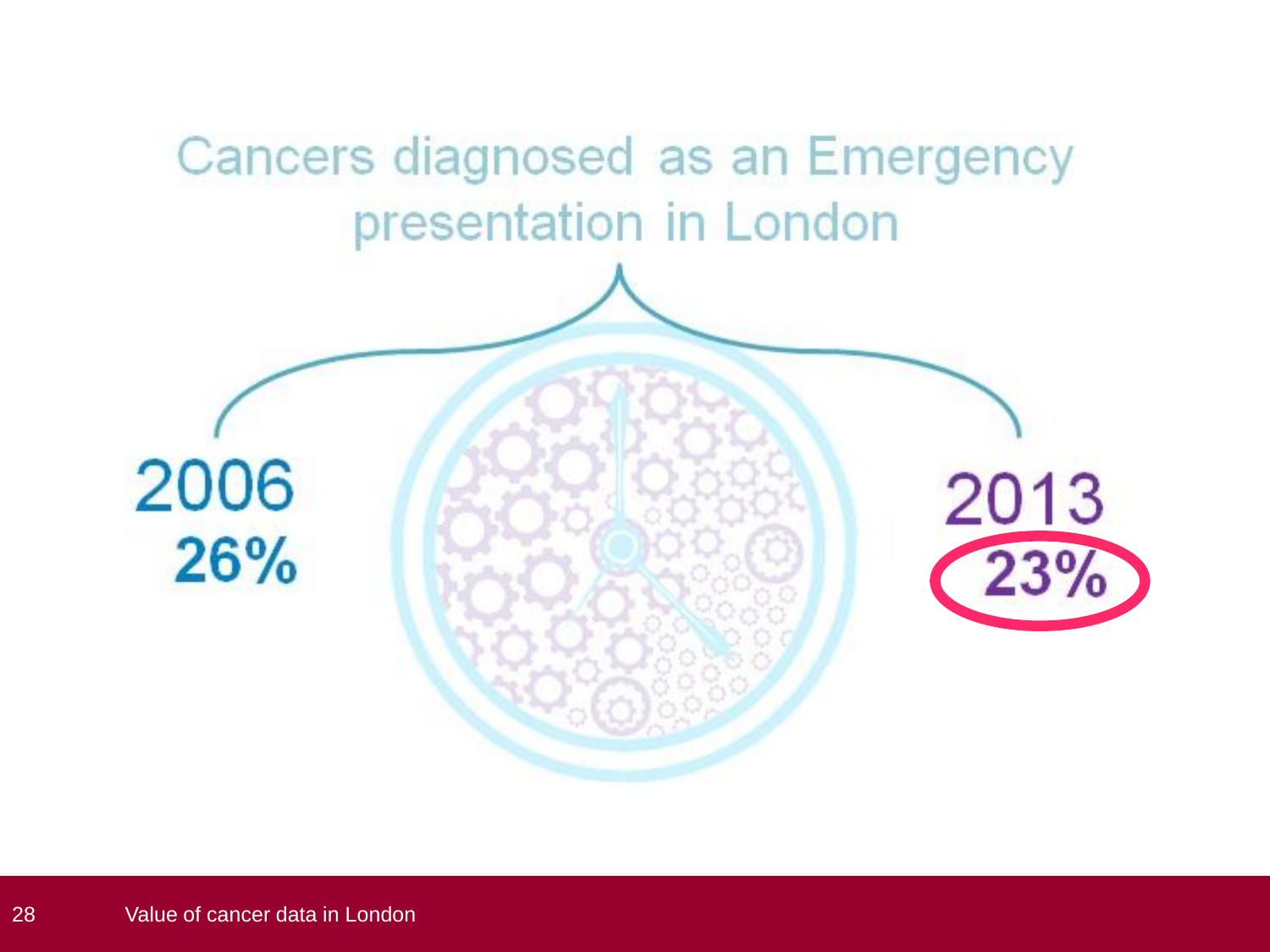### **Routes to diagnosis for all malignant neoplasms (excl. NMSC) by year, persons, London**

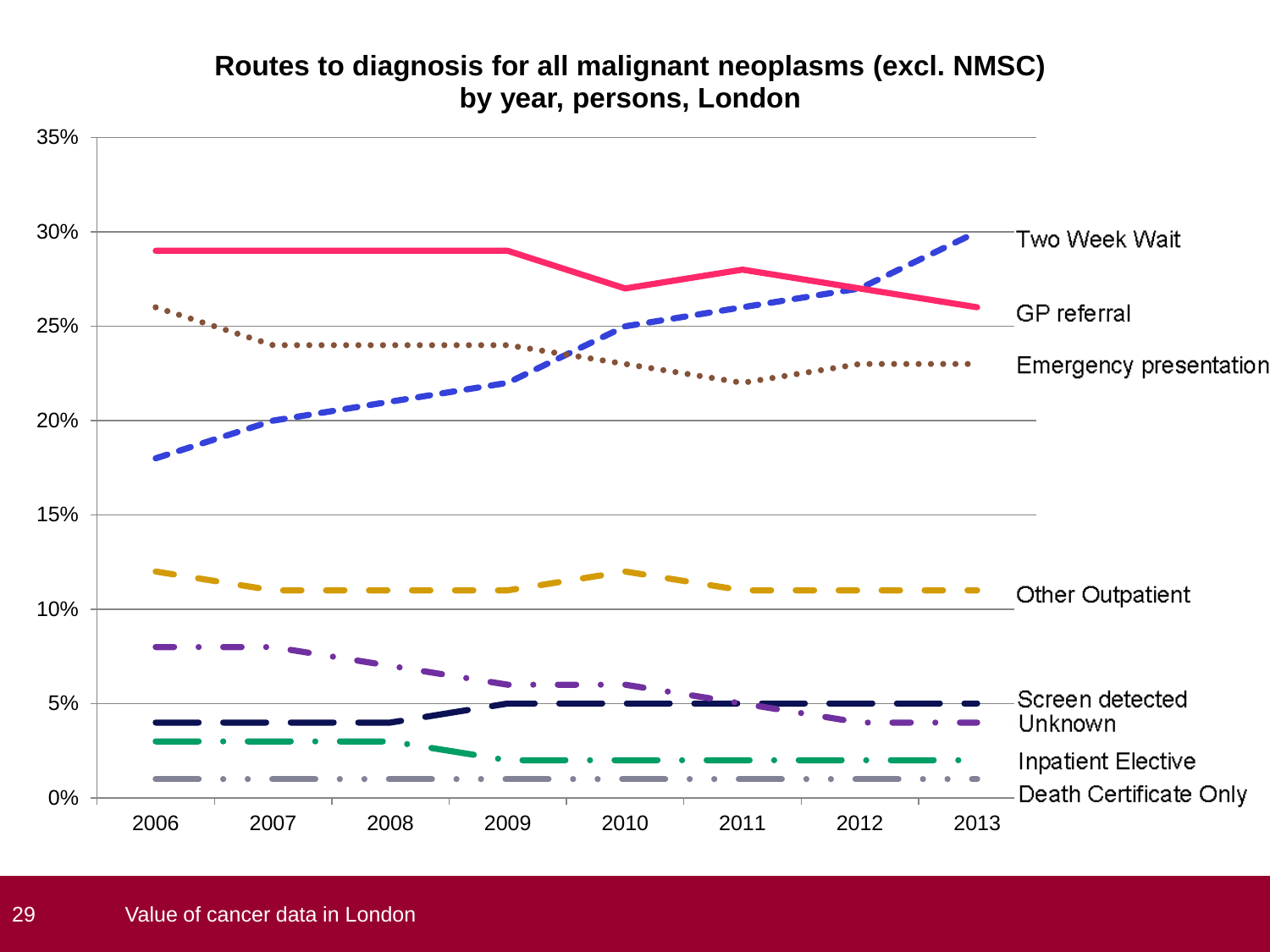人物 Public Health Routes to Diagnosis in London England

How is this data used by London stakeholders?

- Provides information on variations in presentation, to help **identify areas**  which need addressing (e.g. demographics)
- Confirmation to commissioners that **two week wait** programme is more regularly used – so if survival is best for TWW, should the programme be rolled out further?
- Understanding reasons for delayed diagnosis will improve treatment or early diagnosis of future patients
- Key outcome = awareness of poor survival from emergency presentation has driven the **development of initiatives to improve early diagnosis**
- London Cancer's audit of GP records on patients diagnosed with cancer to understand how patients describe their symptoms – aiming to reduce time to cancer diagnosis